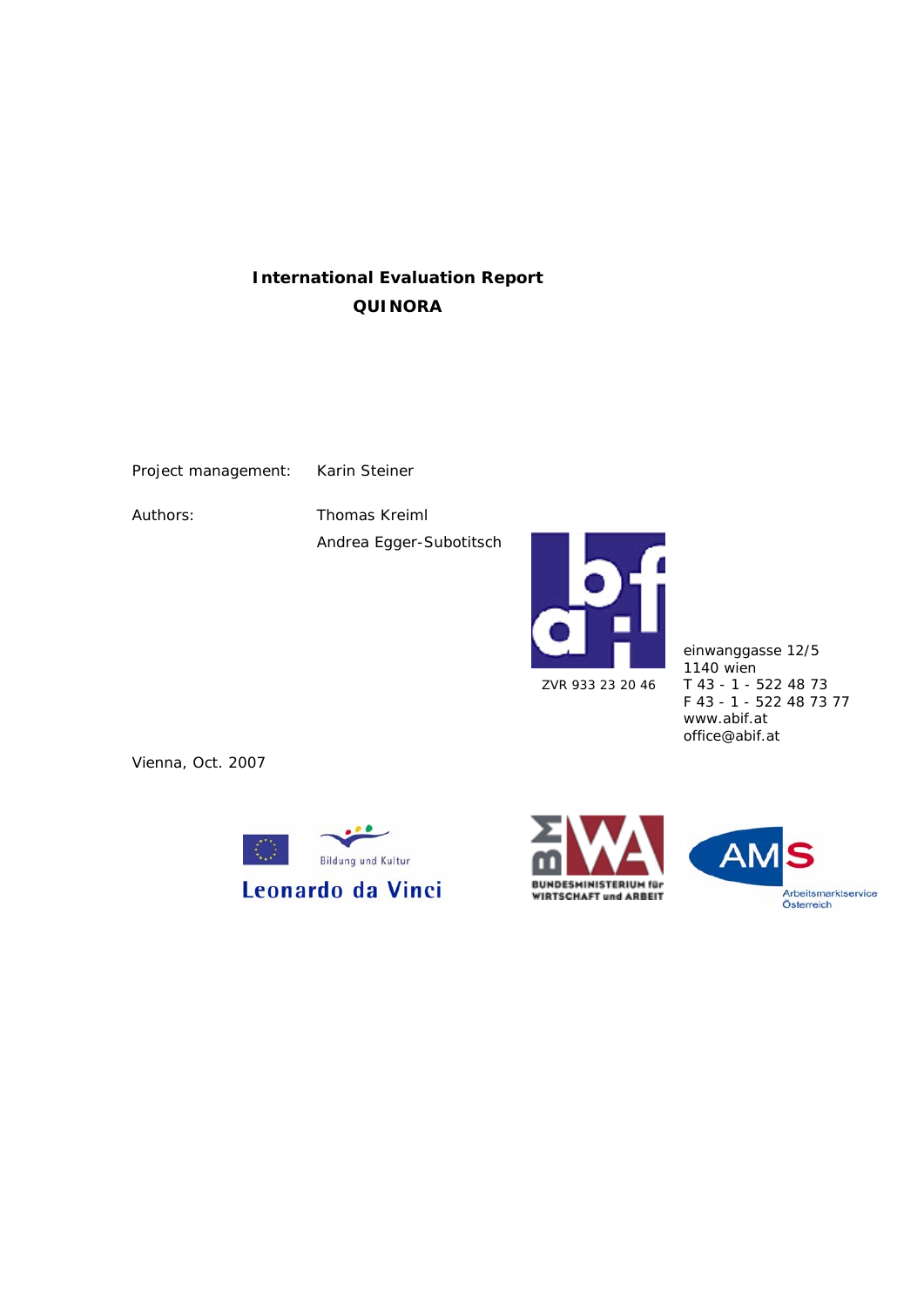



## **Content**

| 5.3 Evaluation of Online Platform through Workshop Participants 15 |  |
|--------------------------------------------------------------------|--|
|                                                                    |  |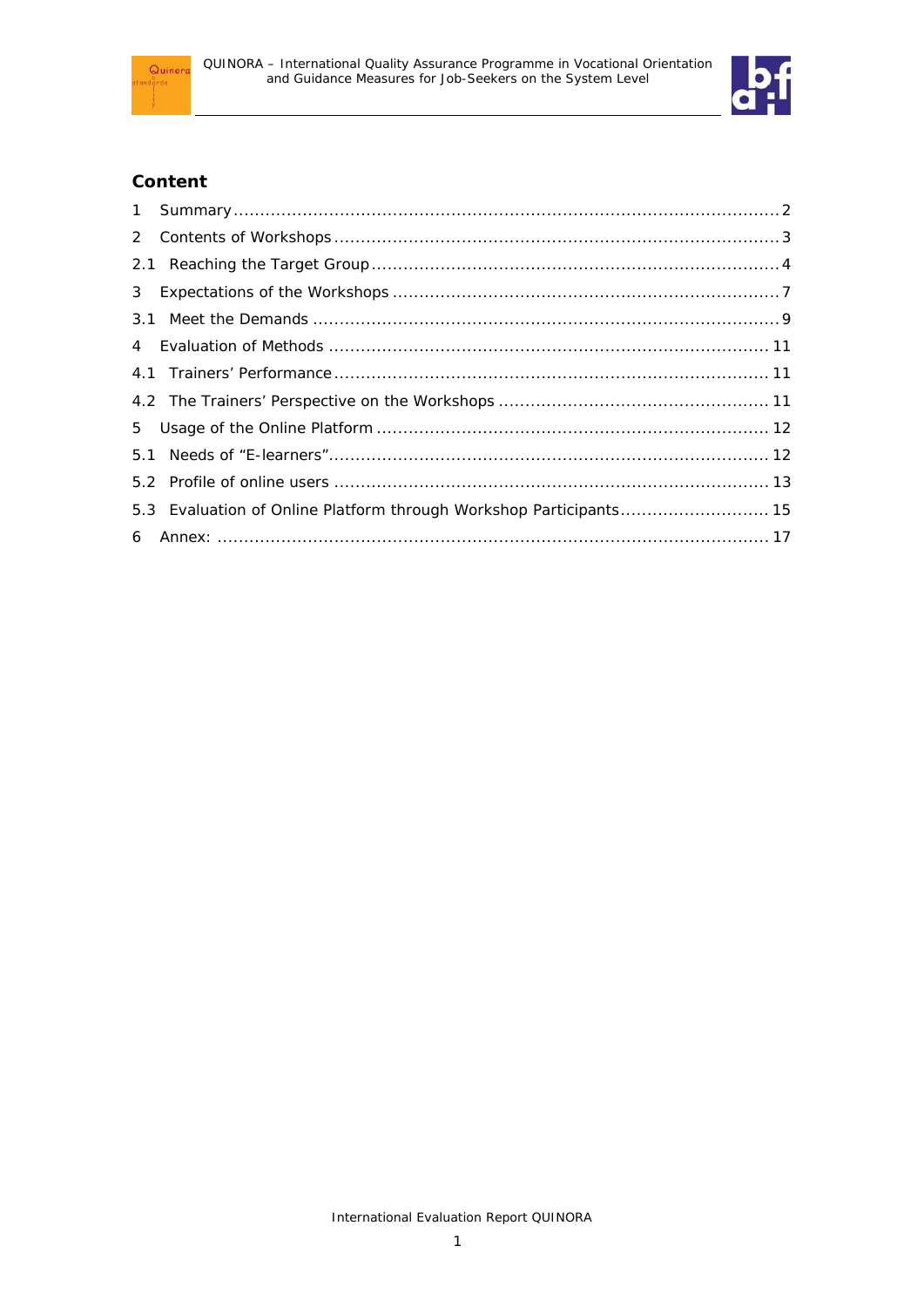

## **1 Summary**

 $Quinor$ 

The present evaluation report is based on the following surveys of QUINORAstakeholders:

- a) A user needs analysis at the beginning of the project in all participating countries
- b) A survey of workshop participants (155 paper-pencil-questionnaires returned, 10% missing)
- c) A survey of trainers, who conducted the workshops (paper-pencilquestionnaire)
- d) A focus group of QUINORA partners (face-to-face interview)
- e) A survey of users of the online platform.

#### The main results show:

The prime target group, managers of training institutions, administrative and planning personnel of training institutions and public employment services are reached within the scope of the project. Also the second target group, trainers and counsellors, attended QUINORA workshops. In Germany mainly counsellors working at the Public Employment Agency participated at the workshops. There the face-to-face workshops were part of the compulsory training at FH Mannheim.

The workshop design, the topics and the trainers met the needs of the attendees. Participants mainly expect to gain knowledge about quality improvement systems and to find out, how to improve quality of vocational guidance and activation group training. The majority of the workshop participants are interested in getting new inputs in exchange with other people and discussing interesting topics rather than being taught in traditional ways. So participants appreciate the workshop design with a strong interactive character. Overall they feel motivated to participate and evaluate methods and trainer positively. Only in Germany the workshops are not that well accepted. This obviously could be due to the compulsory character of the workshops for FH students. Most frequented workshops are "Demand and needs analysis" (72%) and "Call for tender and training design" (68%).

Concerning the e-learning tools, it has to be mentioned, that the interactive parts of the platform are not used very extensively but the information tools seem to be very helpful and well accepted by trainers and participants.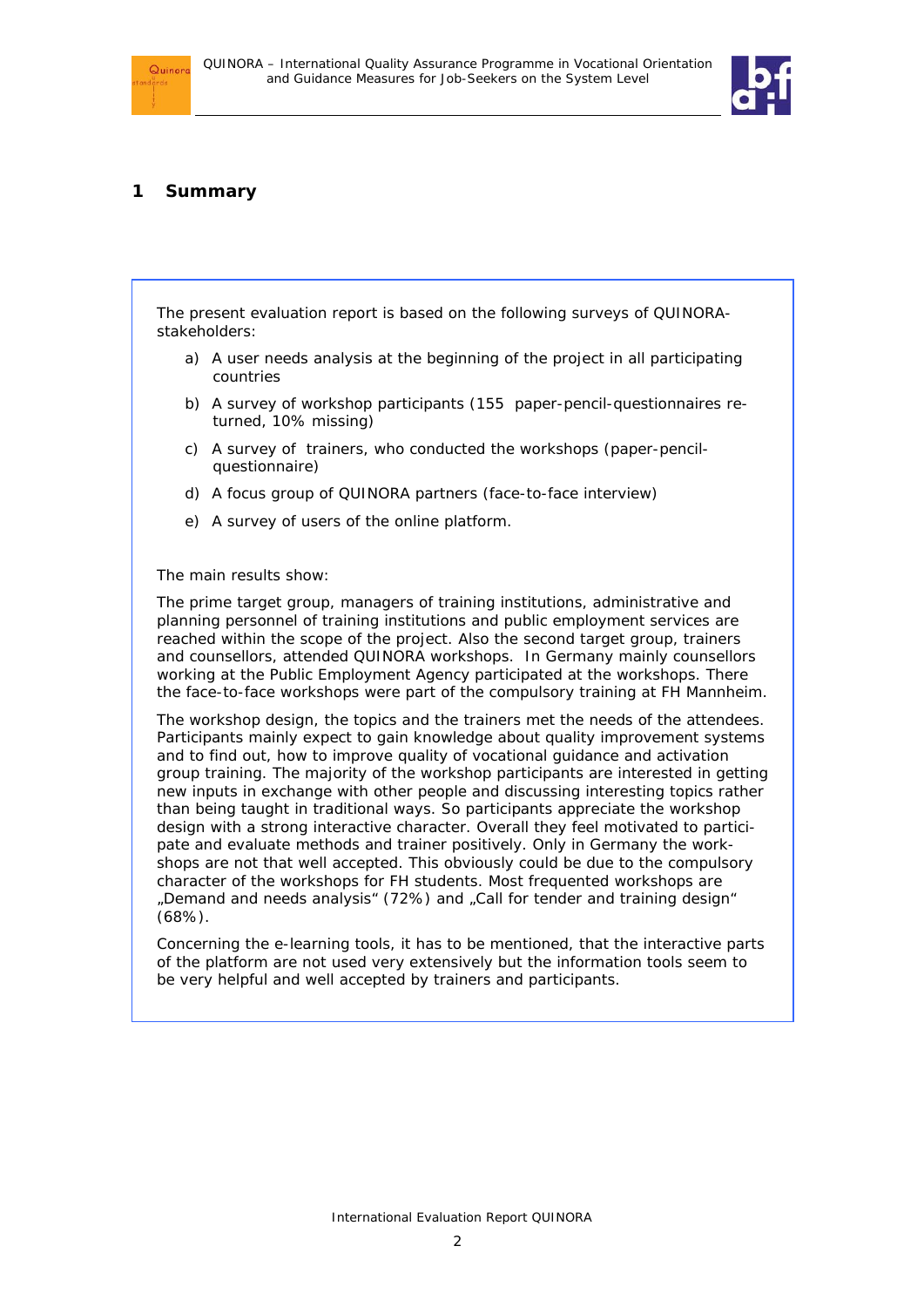



## **2 Contents of Workshops**

A main part of the QUINORA project consisted of the test training which was held in all partner countries within the scope of workshops. These workshops had the goal to test the training materials, to discuss possible lacks and to deliver further contents. The curriculum consists of seven domains that build the framework of the project:

- Domain 1 Demand and Needs Analyses
- Domain 2 Call for Tender and Training Design
- Domain 3 Staff Policy and Trainer Competencies
- Domain 4 Materials and Infrastructure
- Domain 5 Quality Assurance Measures on the System Level
- Domain 6 Quality in the Course
- Domain 7 Feedback and Evaluation

These topics should have been presented by all trainers of partner organisations or by external experts. The participants should have also had the opportunity to discuss these topics and related questions within the scope of these workshops.

The primary target group of the workshops were people involved in the planning, conceptualisation, management and conducting of vocational orientation and activation group measures. As the QUINORA project had a strong focus on the system level, i.e. a holistic view on the whole field regarding all stakeholders, one of its goals was to reach people from several institutions being involved in planning, administration and implementation in order to initiate interaction on the topic of quality assurance. Interaction should especially take place between the initiators of measures (e.g. public employment services) and vocational training managers of training institutions.

The method of how the domain topics were covered and discussed and how the target group was reached was due to each partner's own organisational choice. There were several ways among the whole partnership of how the workshops were organised, e.g. as a series of workshops or as a blocked one-time-event (Table 1).

| Country              | <b>Workshops</b> |
|----------------------|------------------|
| Austria              | 4                |
| <b>Bulgaria</b>      | 4                |
| Germany              | 2                |
| Italy                | 1                |
| Spain                | 1                |
| Sweden               | 1                |
| <b>Great Britain</b> | 3                |

|  |  | Table 1: Number of workshops per country |  |
|--|--|------------------------------------------|--|
|  |  |                                          |  |

Most frequented workshops were "Demand and needs analysis" (72%) and "Call for tender and training design" (68%) in all countries. "Staff policy and trainer competencies" and "Quality assurance measures on the system level" gained medium participation levels. Half of the respondents attended these workshops (51%). The least attrac-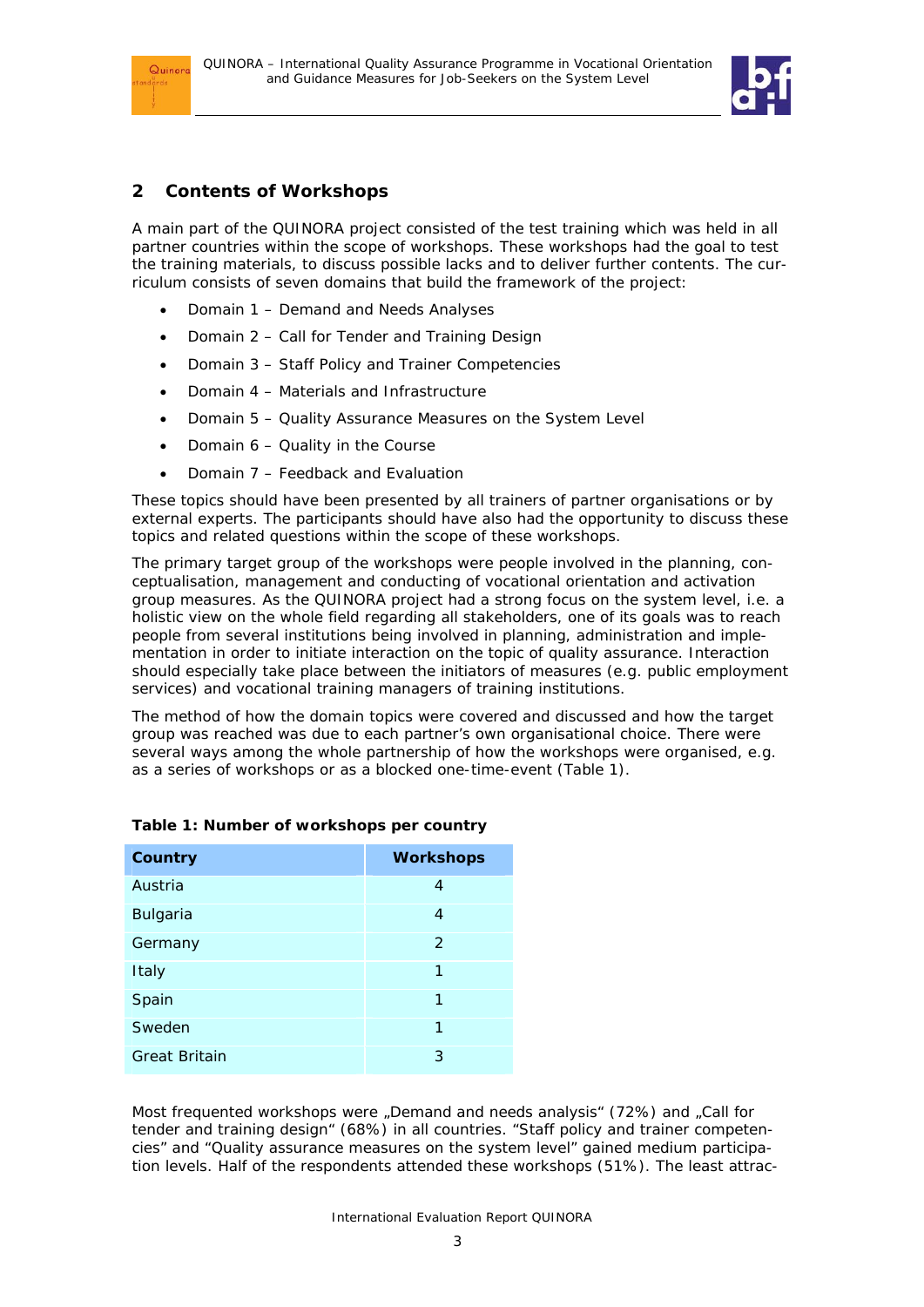



tive workshop topic was "Trainer materials and infrastructure" with a participation rate of 38%.

## **2.1 Reaching the Target Group**

Altogether there were 155 questionnaires returned by participants of the workshops to the partner organisations. The return quota differs from country to country, the average return quota is 90%. Also the number of participants differed strongly.<sup>1</sup> Most questionnaires (37,4%) were answered by Austrian participants followed by those from the UK and Germany (18,1%). In Sweden only four questionnaires (2,6%) were returned (Figure 1).

"The reason why so many people in Austria are interested in the QUINORA workshops is that quality in labour market policy programmes is a major issue. In the last years price dumping led to a decrease of the qualification of trainers and salary whereas the main goal of QUINORA is to discuss how quality can be improved rather than to get as many people as possible to the workshops. People mainly attend the workshops as they have the hope that it might change something when it comes to quality."<sup>2</sup>



**Figure 1: Number of Questionnaires returned by workshop participants [N=155]** 

A lot of respondents declared themselves as being multi-professional, meaning that they are occupied with more than one profession. The most frequent professions found among the respondents were "Trainer" and "Counselling practitioner". These professions

-

<sup>&</sup>lt;sup>1</sup> Unfortunately there exist no data about the exact total number of participants as there were no attendance lists in some countries and multiple participations (joining more than one workshop in countries organising workshop series) were possible.

 $2$  Focus group with project partners (project meeting in Zaragoza).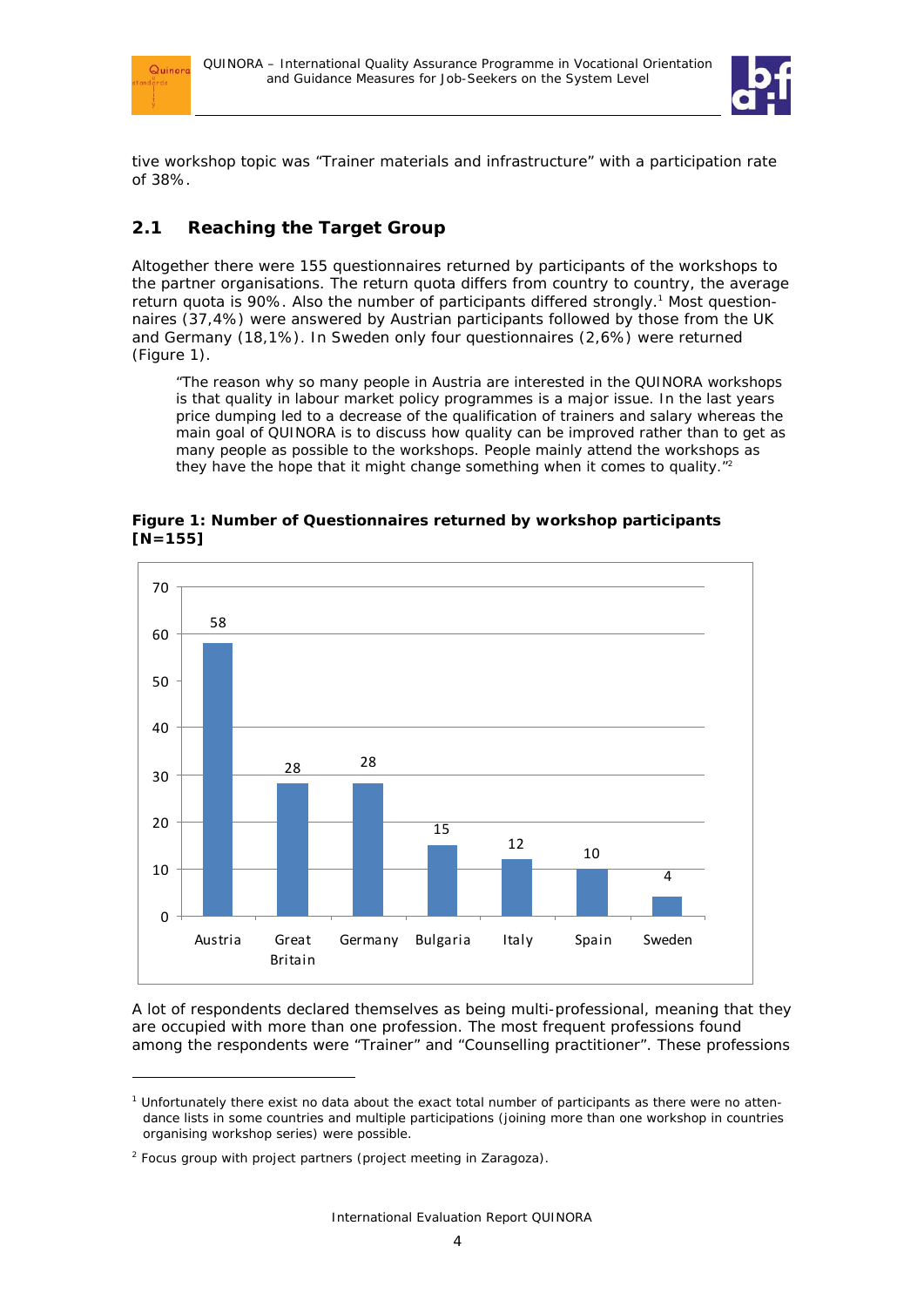

-



were especially present in the Austrian workshops as well as "Managers" who were the third largest group. While in Great Britain most respondents were teachers, in most of the other countries the biggest group of participants counted itself to any "other" profession.

Concerning the intended target groups of the QUINORA project the professional background of the respondents leads to the assumption that they were mainly reached in Austria, Bulgaria and Great Britain to a high extent.

Most of the respondents, almost a fourth of all responding participants (23%), worked for the public employment service/agency of their country (Figure 2). Their strong representation is mainly due to the participants in Germany who all worked for this institution at the time of the project evaluation. In Germany the QUINORA workshops were part of a compulsory training for career consultants within the PES (Public Employment Service). 17% of the participants worked in continuing training organisations, 16% at the university or at a college. Important to mention is that 7% of the responding participants represented federal ministries. It can be expected, that these people help to spread the projects' goals concerning quality in labour market policy measures on an institutional level. Overall the main target group was reached so far. But there is also a type of organisation that could not be reached satisfactorily: Chambers of Commerce/Labour which play an important role in labour market policies especially in Austria, were only represented by to participants here. At the other hand it has to be mentioned, that the two big QUINORA conferences (6-6-2006, 6-22-2007) were held with support of the Chamber of Labour and the Public Employment Service of Austria in Vienna: One at the beginning of the project with the title "Quality in vocational orientation training and adult education" (translation of German title "Qualität in Berufsorientierung und Weiterbildung") on June 6, 2006 and one at the end "Trainers, success rates, and ISO certification? Quality discourse in context of vocational training and adult education" (translation of German title "10-Punkte-TrainerInnen, Erfolgsquoten oder ISO-Zertifizierung? Zum Qualitätsdiskurs im arbeitsmarktnahen Trainings- bzw. Erwachsenenbildungsbereich") on June 22, 2007. For the first conference 162 signed on, for the second one 118 participants were registered<sup>3</sup>.

<sup>&</sup>lt;sup>3</sup> Online documentation on: www.abif.at/deutsch/news/veranstaltungen2007.asp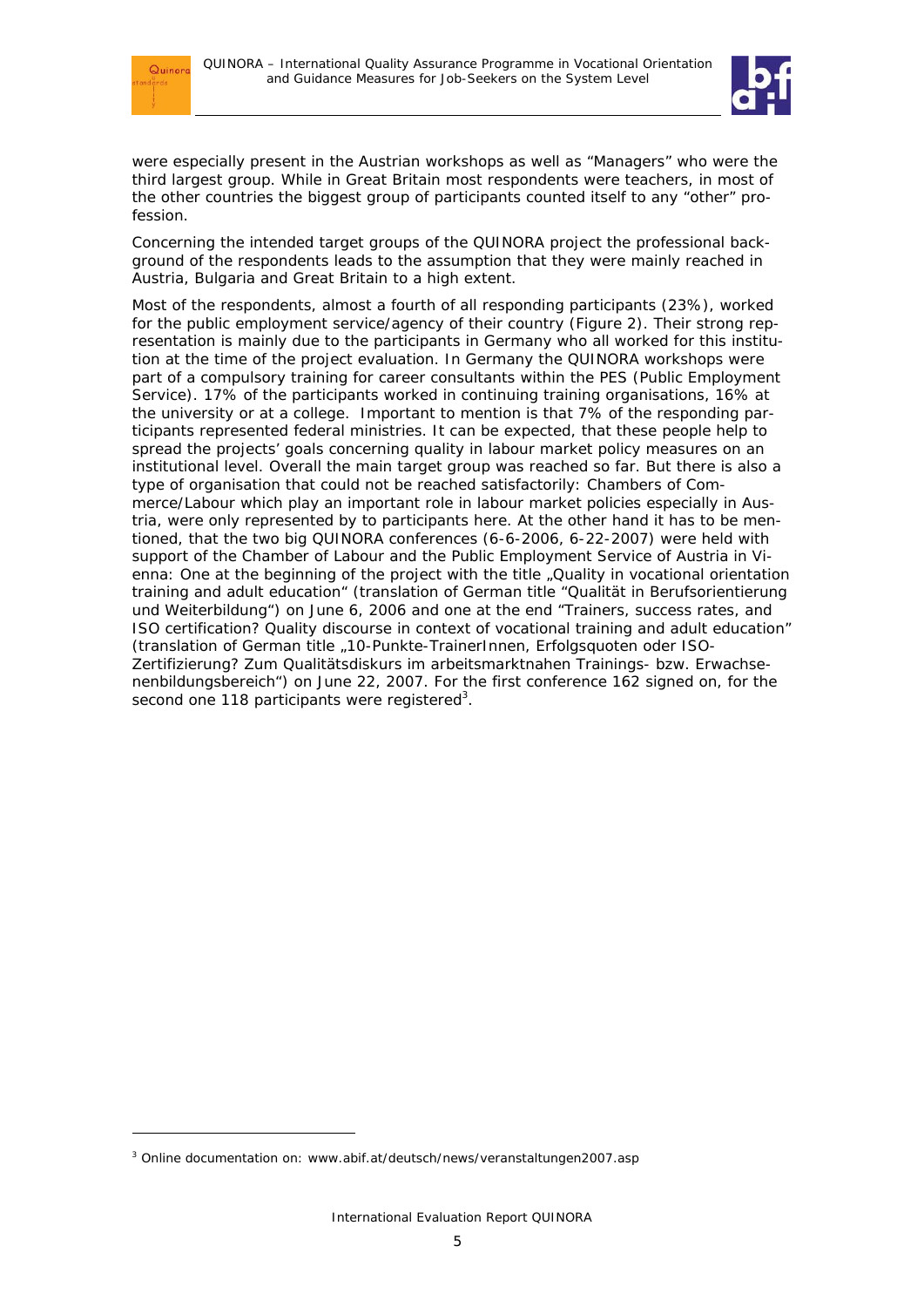



#### **Figure 2: Organisations respondents work for [N=152]**

Quinor

Considering country differences, it is obvious, that the group of workshop attendees in Germany was too one-dimensional for a project dealing with its topics on the "system level". The partner from Germany described the difficulties in the cooperation between the public employment service and training organisations. The main problem was seen in the fear of corruption:

"If the people from the public employment service invite the training institution to take part in a workshop they are suspected to become corrupted and influenced by training organisations. This is why the public employment service has chosen to reduce the contact to the training organisations. This is understandable on the one hand but a burden when carrying out a project like QUINORA that has the goal to increase the contact between the stakeholders."4

Similarly to Germany, in Sweden the organisational background showed no variation. Only four participants answered the evaluation questionnaire and all four work for private enterprises. The Swedish partner explained the situation in its country in general with low motivation for investment in quality issues:

"People have accepted that there is a decrease of quality. They have the wish to improve quality but they are not willing to invest too much time in the workshops or in any other activity."<sup>5</sup>

The countries with the biggest variety of organisational background of participants were Austria (eight different kinds of organisations) and Italy (seven). In Bulgaria and Spain respondents represented six and in Great Britain five different types of organisations.

The vast majority of the respondents had been working in the field of vocational orientation and career guidance for years. Only 20% are "newcomers" in this field and worked there for less than one year, mainly Germans and British. Over 30% (N=138) are well experienced and had been working for more than five years in their profession.

-

<sup>&</sup>lt;sup>4</sup> Focus group with project partners (2. Meeting in Zaragoza).

<sup>&</sup>lt;sup>5</sup> Focus group with project partners (2. Meeting in Zaragoza).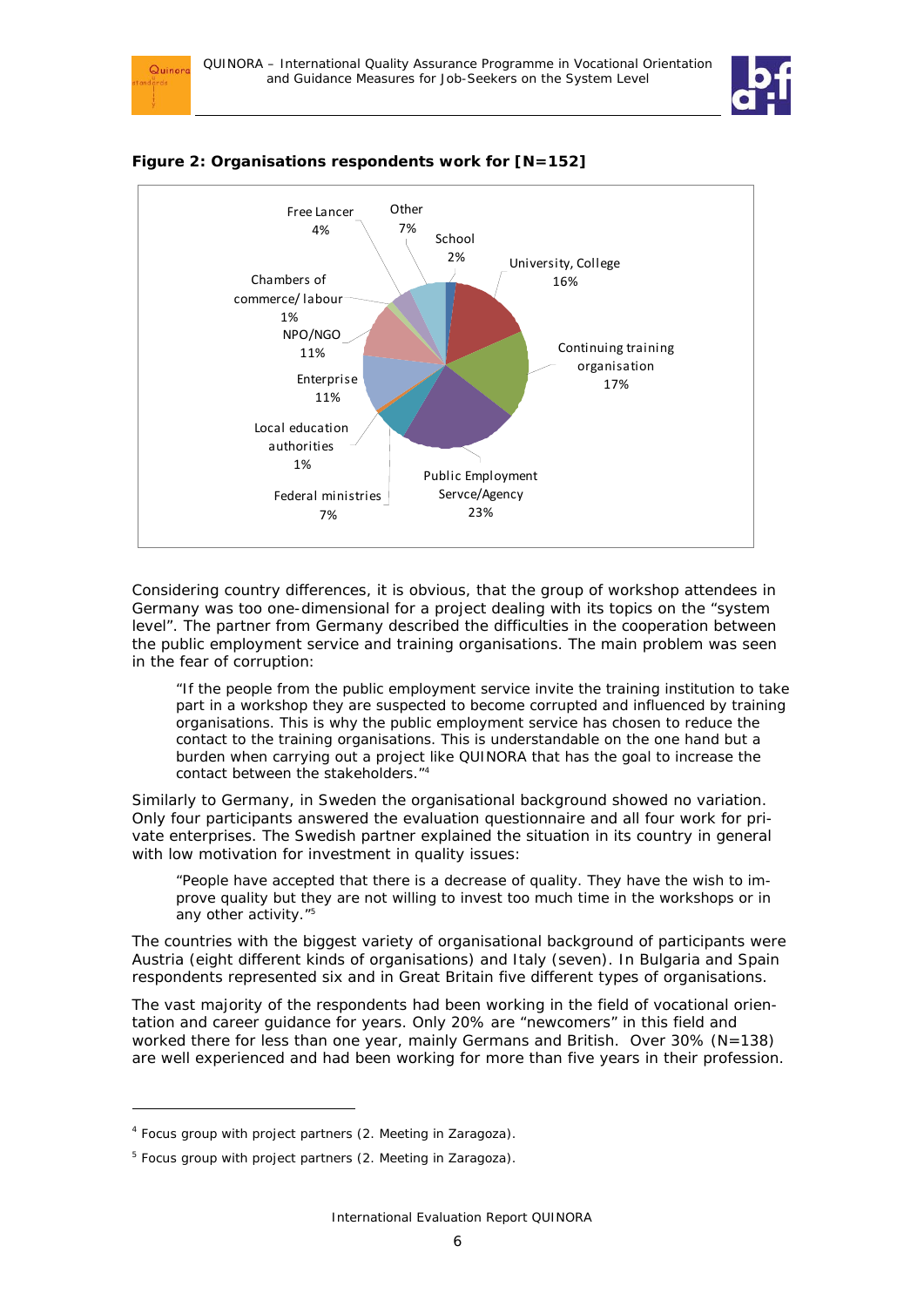



Although people have long professional experience, not even half of them (42%) had taken part at a quality improvement activity like QUINORA before the workshops started. Asked about former quality improvement activities, 45% had contact with "quality management of the training institution" and 41% with "demand and needs analyses" (see figure 3). So we assume, that there was a need for a project like QUI-NORA. But what did the participants really expect from the workshops?





## **3 Expectations of the Workshops**

-

The attendees were asked about their specific expectancies of the workshops. First of all, they expected to "gain knowledge of quality improvement systems" (70,4% of respondents agree on this statement; see Figure 4). This topic was especially important for Bulgarian and German participants.<sup>6</sup> And this topic was the main object of QUINORA project.

More than half of the participants demanded "to find out how to improve quality of vocational guidance and activation group training" (57%). All Bulgarian respondents expected this issue. And also 50% of the participants expected "to discuss interesting issues". This point was especially important for Austrian and British participants.

Although QUINORA is an international project, only 32% were looking forward to "finding international examples of best practices" (32%). At least 44% expected to "learn

 $6$  Swedish responses unaccounted due to low number of cases (N=4).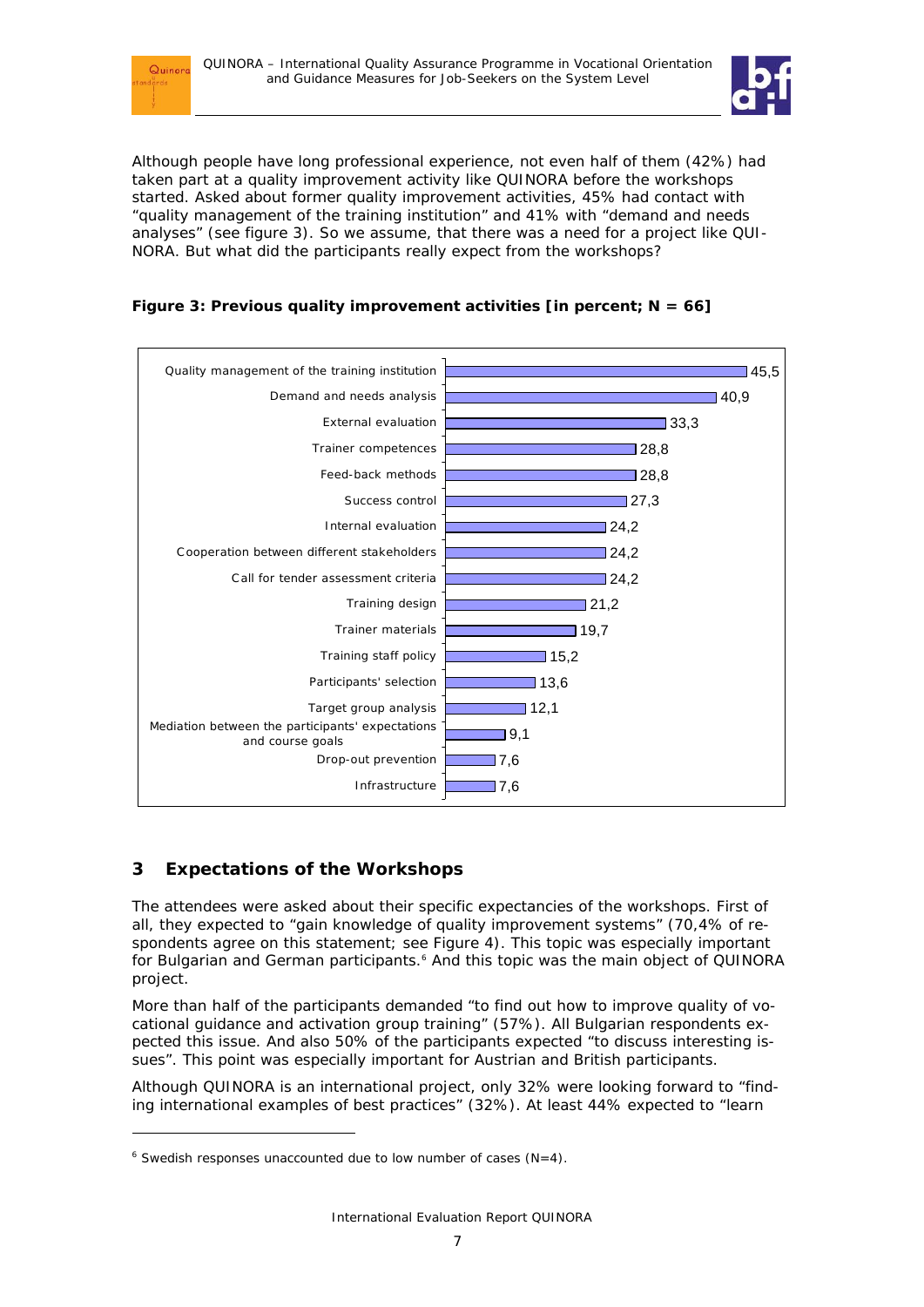



from international experience" (44%). Thus respondents seemed quite self-confidential about their national quality improvement strategies. Only Bulgarian and British participants seemed to be more interested in learning from international examples.

"[We] had a lot of positive responses to the QUINORA e-learning offer. People were especially interested in the good practices. They were very well accepted." (Bulgarian partner statement)<sup>7</sup>



## **Figure 4: Expectations [in percent; N = 142]**

The results suggest that the majority of the workshop participants were interested in getting new inputs and collecting experiences in exchange with other people rather than being taught "best practices". Therefore workshop arrangements with strong interactive character and place and time for discussions might have been the most successful ones.

-

 $7$  Focus group with project partners (2. Meeting in Zaragoza).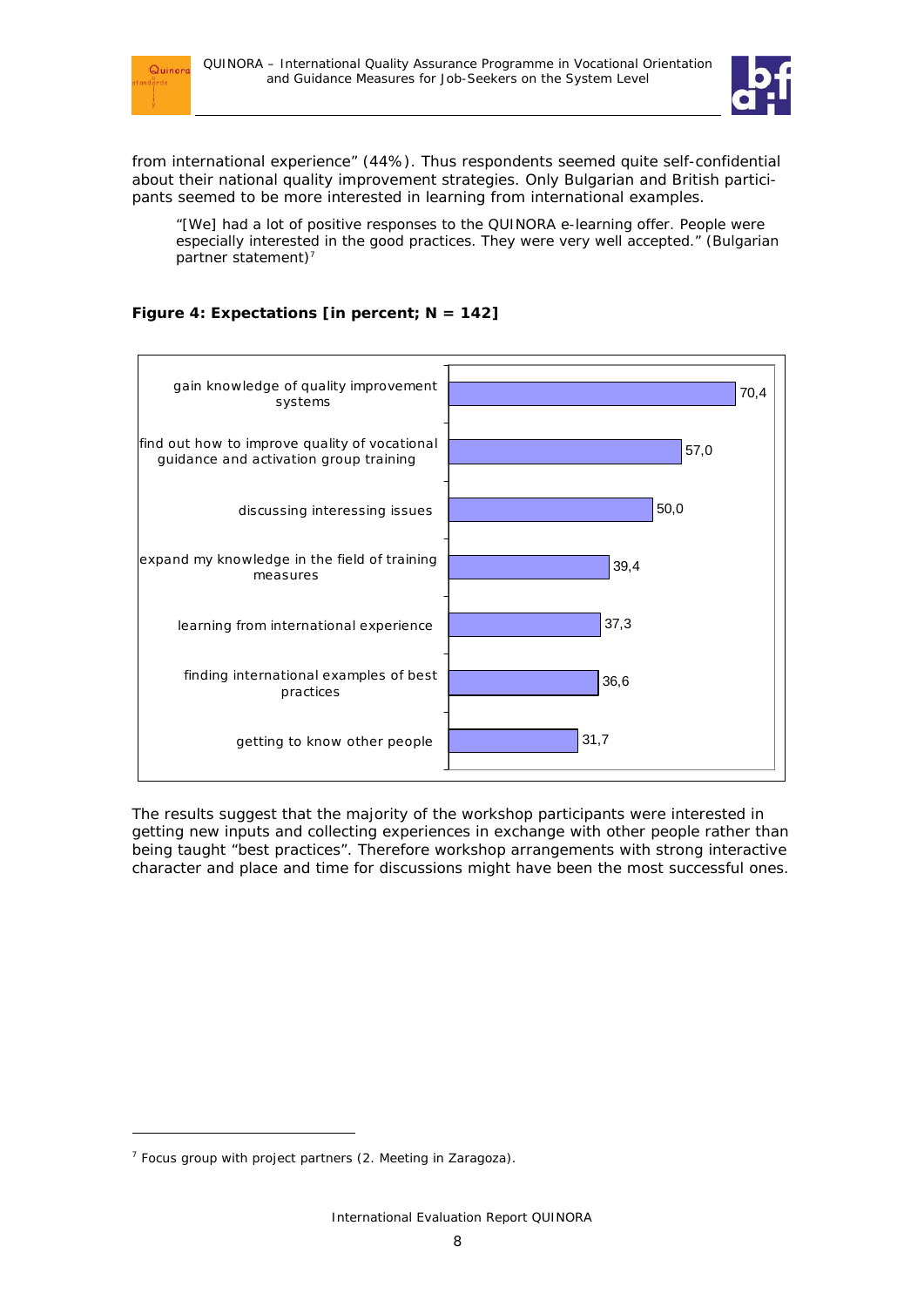



## **3.1 Meet the Demands**

Overall all the demands of the participants were met in the face-to-face sessions and through the e-learning part. The workshops can be considered as being successful. Some expectations were more than fulfilled. The most important expectation of the workshops, "gaining knowledge on quality improvement", expected by 70% of the respondents, was more than just met, so that 30% agreed fully and almost half of the respondents agreed partly that they could gain knowledge according to their expectation (Figure 5). Only 8 % are disappointed in this regard, in Germany (12%) and in Great Britain (25%, see Figure 6).

## **Figure 5: Expectations fulfilment [in percent]**



*The four expectations at the top of the figure are fulfilled to a higher degree than the ones below. Additionally the fulfilment of the ones at the bottom is disagreed mostly.* 

With the highly expected demand "to find out how to improve quality of vocational guidance and activation group training" (almost 60%), people were mainly satisfied as well. Here only 12% found their expectations fully met, but still the majority agreed partly or little (77%). Bulgarian and Italian participants' expectations were completely met here (see figure 6). 11% of all respondents were not satisfied with the workshop results concerning this issue. Similar to the prior mentioned results, Germans (13%) and the British (25%) were less satisfied again, but also some Austrians were not content (11%).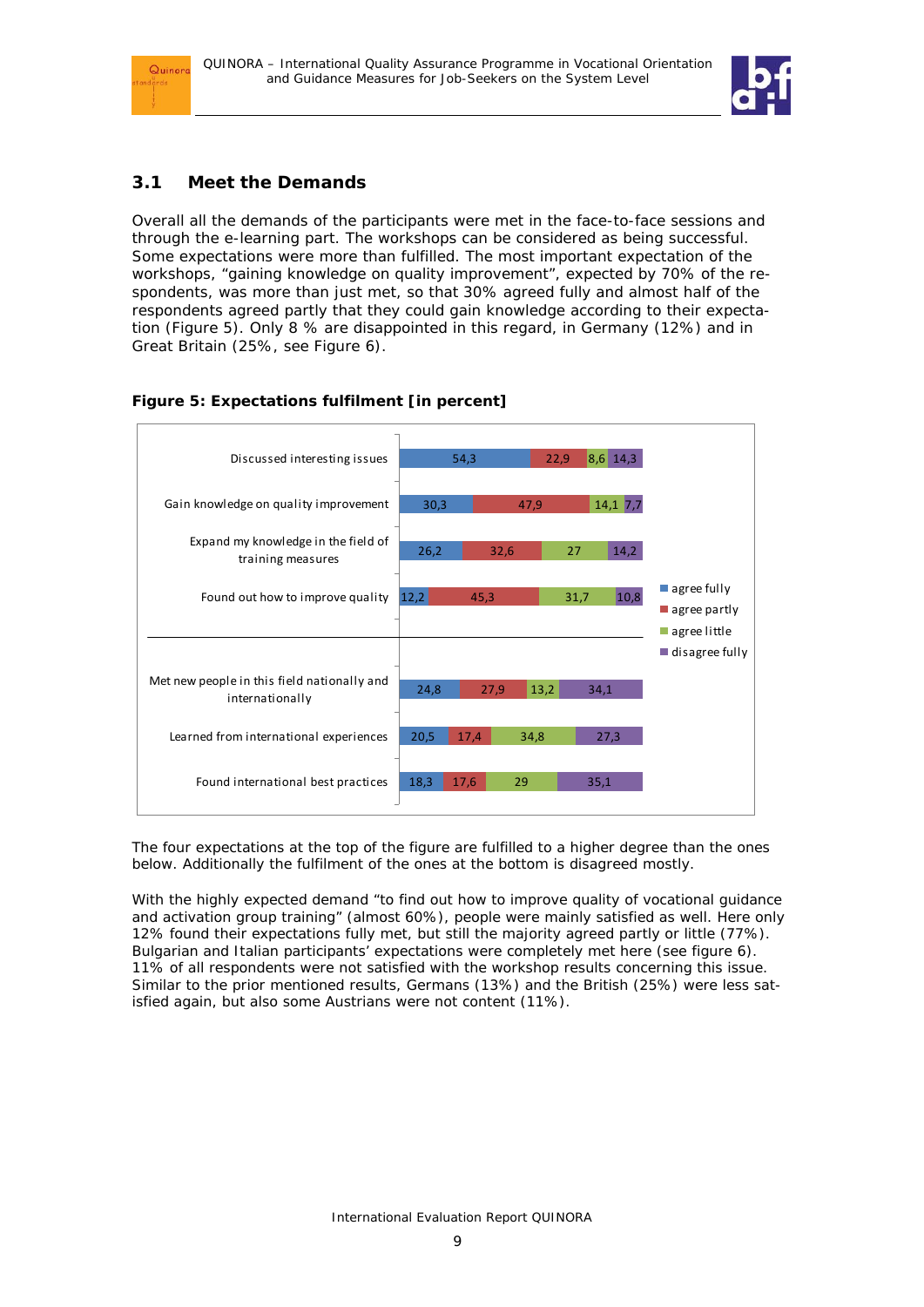



### **Figure 6: Evaluation of the highly demanded issues per country ("How far were your expectations fulfilled?")**

*In Bulgaria and Italy participants learned about quality improvement, in Austria attendants discussed interesting issues.* 

The interactive character of the workshops, that was originally planned at least in some countries, is justified by the results showing that the expectations in "discussing interesting issues" was highly fulfilled. Yet, in two countries a majority of the respondents disagreed fully on this one, i.e. in Germany (60%) and Spain (67%). While half of the respondents expected possibilities in the workshops for "discussing interesting issues" 77% agreed fully or partly in this regard.

Thus issues, that were expected most, were evaluated positively. Those issues, that were expected less, were evaluated rather negatively. So people seem to get what they expect. Therefore it does not surprise, that the international exchange of knowledge was rated as low. 35% disagreed fully on the statement "I found international examples of best practices that can be adapted for my own work" or "I met new people in this field nationally and internationally". Also almost 30% disagreed fully that they "learned from international experiences" which underlines once more the rather weak importance of the international component of the project for a big part of the participants. Here again German and British respondents diverged, whereas Bulgarians appreciated the international exchange.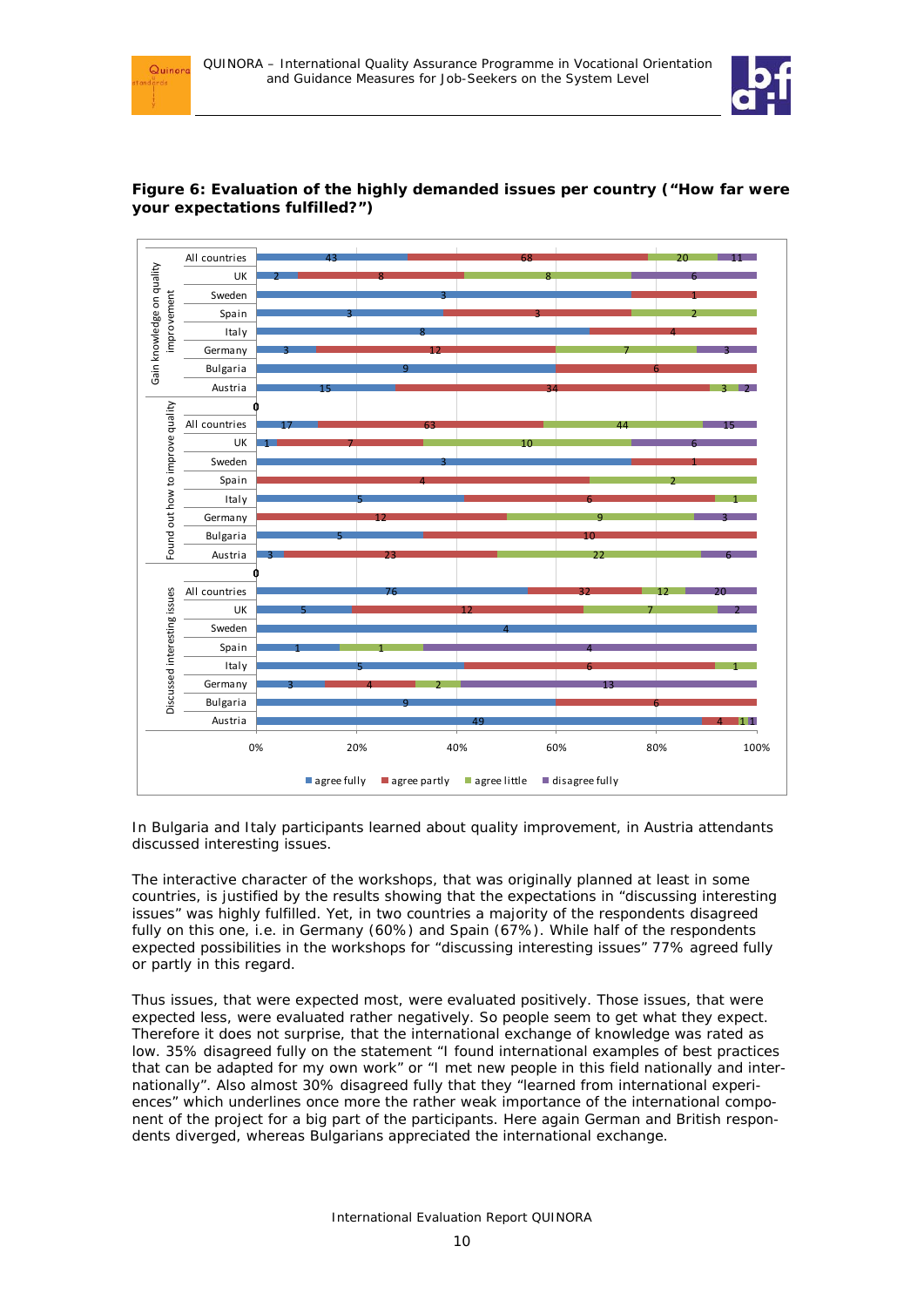



## **4 Evaluation of Methods**

Participation in the workshops was for free and mostly on an optional basis. A general evaluation of the workshops shows positive results for all countries in almost all regards. 94% of the respondents felt motivated to take part (agree mostly fully, but also partly and a little). Only in Germany there were almost 40% of the respondents who disagreed fully that they felt motivated. Obviously nearly half of the attendees of the compulsory training did not want to take part. Nevertheless almost all respondents said that the workshops were well structured and good training methods were used as well as useful materials, also in Germany. Over all, half of the participants thought that the workshops were too short and could have gone on longer (53% disagreeing fully that the workshop(s) were too long, 50% agreeing that the workshop(s) was (were) too short). In Austria attendees seemed to appreciate the workshop duration. Last but not least the infrastructure used in the workshops was regarded adequate by almost all respondents.

## **4.1 Trainers' Performance**

A general overview shows high satisfaction with the trainers' performance in the workshops. Almost all responding participants agreed fully and partly that the trainer(s) "motivated the group efficiently", "explained the course contents understandable", "used methods which fulfilled the goals of the course" and that they also "reacted adequately on the needs of the participants".

Especially good evaluations of the trainers' performances were found in Austria, Bulgaria, Great Britain and Italy for group motivation as well as for understandable explanations. The highest satisfaction with the methods used by the trainer(s) was found again in Austria, Bulgaria and Italy. Adequate reaction on the needs of the participants was evaluated best in Austria, Bulgaria, Italy, Spain and also Great Britain.

Among all respondents German participants diverged concerning the trainers ability to motivate the group efficiently: 41% agreed only little and 12% disagree fully on the statement that the trainer motivated the group efficiently. Also explanations were hardly regarded as understandable. The reason for the most discerning results in Germany was connected with the problems in carrying out the workshops already mentioned.

## **4.2 The Trainers' Perspective on the Workshops**

Not only the participants of the workshops but also the trainers were asked about their opinion. Therefore a short questionnaire was used. All 17 questionnaires were returned, most of them in Bulgaria (6) and in Great Britain (4).

The trainers' evaluation of the QUINORA curriculum was very positive. The blended learning design was adequate for fulfilling the goals of the curriculum (only 2 persons disagree) and the trainer guideline was supportive for delivering the training (almost 60% agree fully, no disagreement). Especially the online platform was evaluated as being supportive for delivering the face-to-face-training, all trainers agreed on this statement. The goals of the QUINORA curriculum had been fully met, according to the answers of seven (40%) trainers. Five of them agreed (30%) partly or at least little.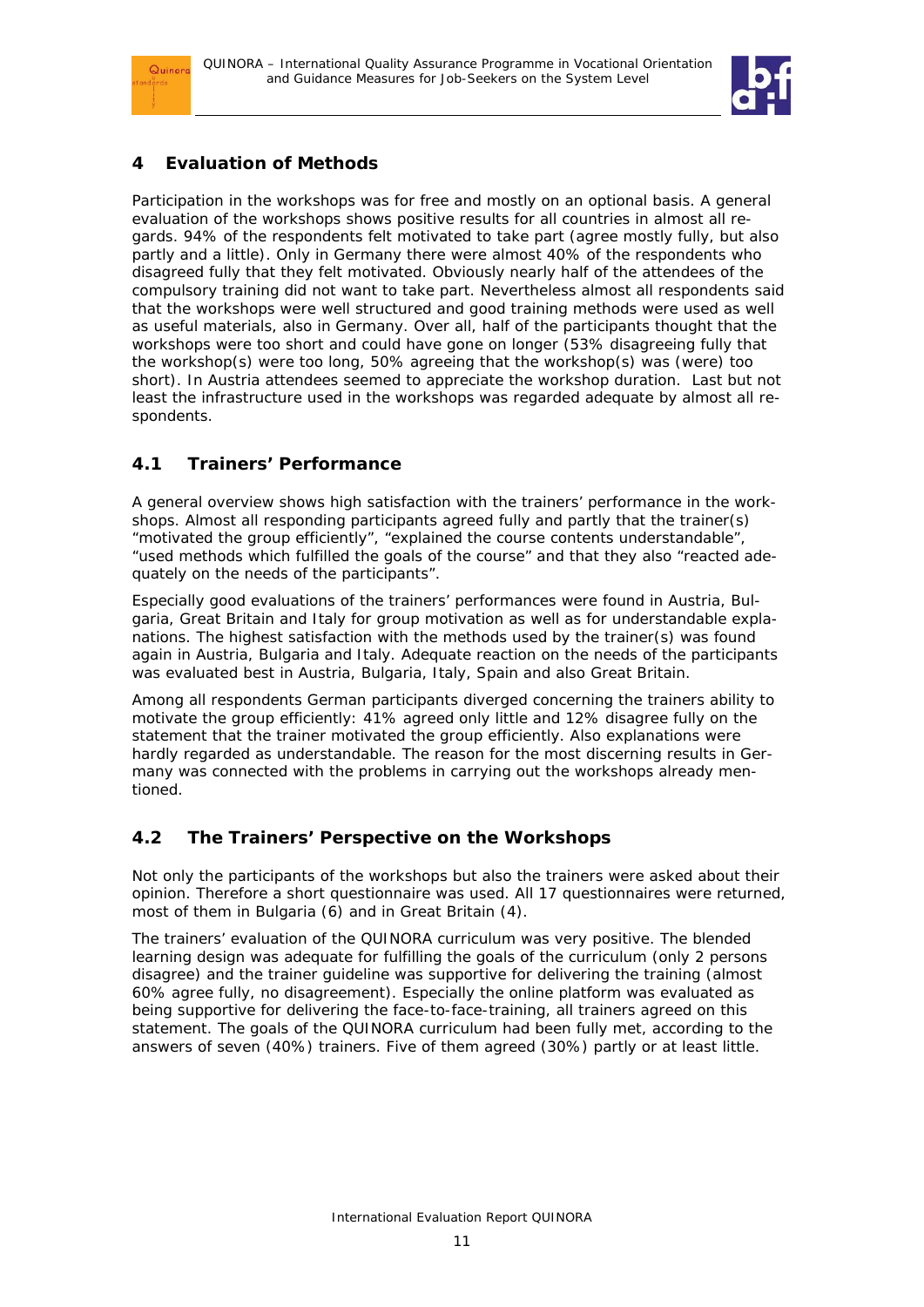



## **5 Usage of the Online Platform**

The QUINORA curriculum was designed as being part of a blended learning curriculum. The online platform consists of theory modules covering the whole thematical field of the project, best practices, a virtual classroom, a forum for discussions and an e-library. These password protected areas are available for all registered users taking part and working in the project. For the present evaluation the main questions were if and to what extent the workshop participants were using the online platform. Therefore the attendants were asked, whether they knew about the platform and whether they used it before the workshops started. Before the platform had been set up, a small survey was conducted to estimate the needs of the platform users. Results are shown in the following chapter 5.1. In chapter 5.2 we describe the profile of online users and in chapter 5.3 the evaluation of the platform through trainers.

## **5.1 Needs of "E-learners"**

One of the tasks of the QUINORA project was to collect common international quality assurance methods and quality standards and use them for developing an e-learning tool. This tool should have helped people involved in employment policies and educational measures with the implementation of quality standards in their respective fields. For finding out the specific needs of learners a **user needs analyses** was conducted before setting up the online platform. Altogether 68 people in seven countries took part (Figure 7) in this user needs analyses. Most of them were professionals in the fields "Psychology, Sociology, Training" (42%) and "Education management, Economics, Labour market" (21%). More than half of them (39 respondents) had already taken part in specific training for vocational orientation and activation programs like "psychology in vocational guidance", "training of teachers and trainers in the vocational training area", in training key qualifications and soft skills, international train-the-trainer courses and "labour market management". Thus it is obvious, that the user needs analyses provides valid information about the need of the QUINORA target groups.



### **Figure 7: Participants of the user needs analyses [N=68]**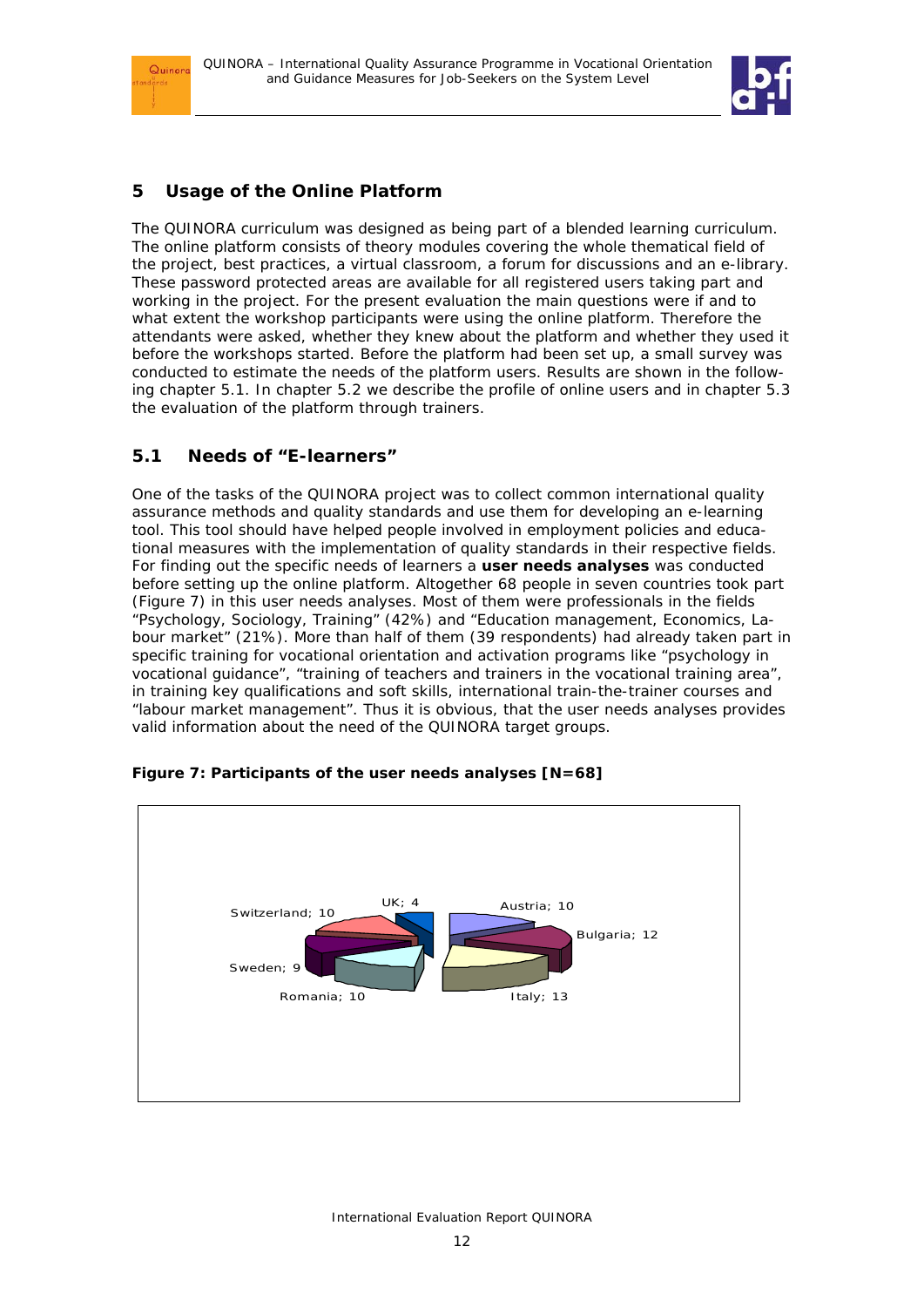



The specific online-user needs of people, being in reach of the QUINORA-project, are first of all characterised by limited weekly time resources. For setting up a blended learning course (i.e. face-to-face combined with e-learning phases) it had to be taken into consideration that most of the participants had less than three and many of them less than seven hours time *per week* (Figure 8).





In addition to these limitations in time also the quite low level of previous experience with e-learning courses was a challenge for setting up the course. Only 40% of the respondents had such experience. The positive side of blended learning settings can be summarised with the following statement: "The chance to study and learn matters in a time and space which was chosen by myself according to my needs and availability. Compared to self-training and education it's good to have chances to meet (virtually or in class) with colleagues who do the same training and with the supervision of experts."

People who did not have experience with online courses yet, expected a flexible schedule considering their time budget and the need for compatibility with their professional duties. In addition to this the online course should have also provided possibilities to access download materials, the learning process should have been accompanied by a tutor and it still should have allowed interaction between the participants. In fact all these expectations were realized in QUINORA.

## **5.2 Profile of online users**

For analyzing the group of online users of the platform http://www.quinora.com an online questionnaire could be filled out by registered users voluntarily. This was done by 134 persons in total, most of them living in Germany (50) and Austria (29). Regarding their qualification background the majority of the respondents (43%) had a degree in the field of social sciences. 20% were qualified in an economic discipline. The QUINORA target groups were strongly represented among the online users (14% trainers, 12% consultants and 10% teachers; 18% of the respondents were working in the field of administration). Trainers mainly represented the Austrian, Bulgarian, Italian and Spanish online users, consultants the German ones. Teachers were the biggest groups in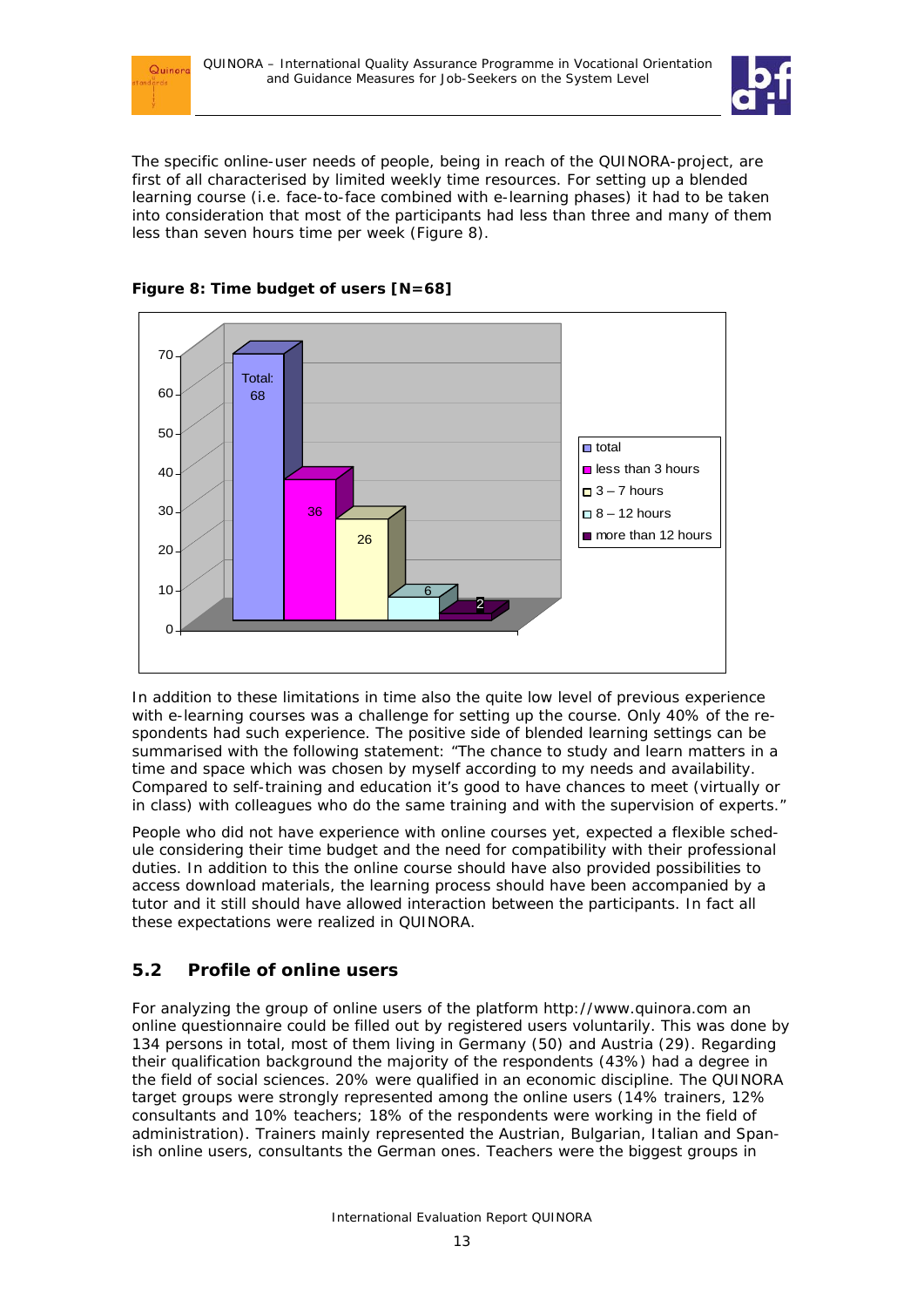



Spain and Great Britain and "administrators" were mainly represented by Bulgarians. The biggest group of online users at all were students. This is especially due to their strong representation in Germany.

All German respondents were working for federal ministries or the public employment service. In general these institutions could be reached by the online offer of the project perfectly. Of all responding users almost 30% were working for the federal ministries and almost 20% were working for public employment services in the respective states. These were the organizations being mainly represented, followed by NGO's (13%) and universities/colleges and further education organizations (each 11%). This result shows that especially representatives of federal ministries as important stakeholders for labor market issues were reached stronger by the online platform than through the face-to face workshops (Figure 9).



### **Figure 9: Organizations online users work for [N=134]**

Looking at the groups reached by the project and considering the previous activities in quality improvement of the users as well, the project's relevance can be considered as quite high. On the one hand the distribution of respondents on different professional and organizational backgrounds met the project's focus on the system level. On the other hand only half of the respondents had experience with quality improvement activities yet. While Spanish users seemed to be quite experienced in this direction (70% already had attended previous activity) in Germany only few respondents could claim that (22%). In all other countries experienced people are the majority (about 60%). But still there is some more potential for spreading consciousness according quality among different stake-holders.

According to the high number of people not having any previous experiences with quality improvement activities yet, the highest expectations on the QUINORA curriculum were connected with gaining knowledge. Almost 80% wanted to "find out how quality of training measures can be improved" and 50% wanted to "gain knowledge about international quality standards in this field" (Figure 10). Other international exchange was also expected by the online users, but was not as important for them as to gain basic knowledge about quality standards and quality improvement.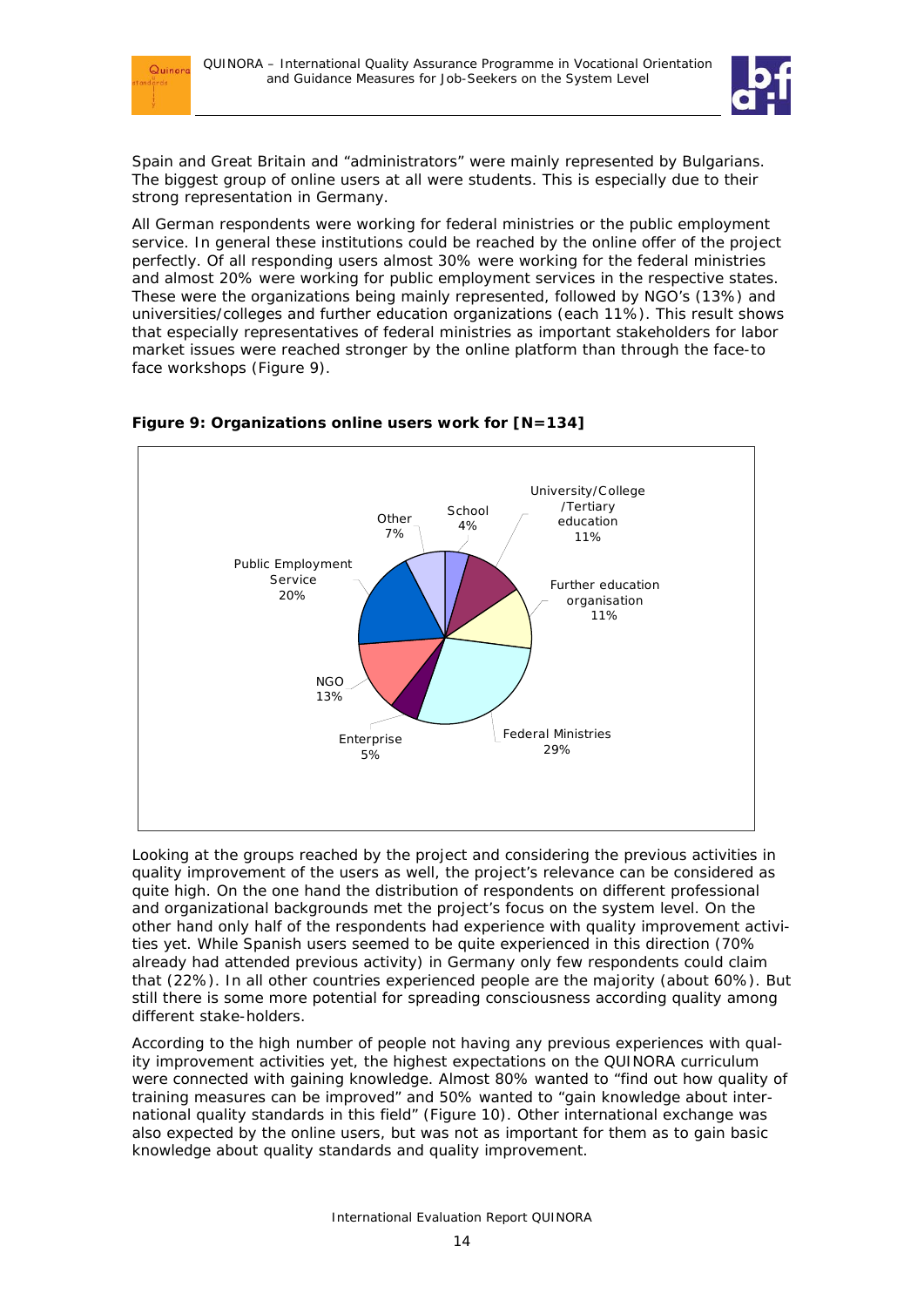







## **5.3 Evaluation of Online Platform through Workshop Participants**

Especially Austrian participants knew about the online platform and all its components before or during their participation in the workshops though they did not actually use it to a large extent. They were mainly taking a look at it. And this was the main activity connected with the online platform in all countries. The discussion forum was not used by any of the workshop participants while the other components of the online offer were at least used by about one fourth of the respondents except for the virtual classroom and the e-library. The theory modules, the best practices and the e-library were used in Bulgaria to the largest extent.

Judging the offered online materials, 92% of the respondents agreed (fully, partly or little) that they are practically useful for their work. However, the main reason for not actually using them is their time consuming character. More than 70% thought that online offers take too much time to work with. This was also shown in the user needs analyses conducted before setting up the platform. There more than half of the respondents said that they would have less than three hours time per week to spend for QUI-NORA and some of them could spend three to seven hours for a blended learning (online *and* face-to-face) course. The majority said that the QUINORA platform is not too complicated for being used (even if 46% say so after all) and three fourth did not have technical problems at all. Respondents seem quite ambivalent if they prefer using online offers instead of face-to-face workshops or the other way around. While 75% were more interested in face-to-face workshops also almost 70% agreed (fully, partly or little) to be more interested in using the online offers. Though Bulgarian participants were generally speaking really satisfied with the workshops they had the strongest motivation for using the online platform.

According to the national evaluation report of Great Britain

(http://www.theresearchcentre.co.uk/reports/rs4107.pdf : "The QUINORA project International Quality Assurance Programme in Vocational Orientation", 2007 by Helen Fitzhugh and Angus Carpenter) there existed major problems with the online materials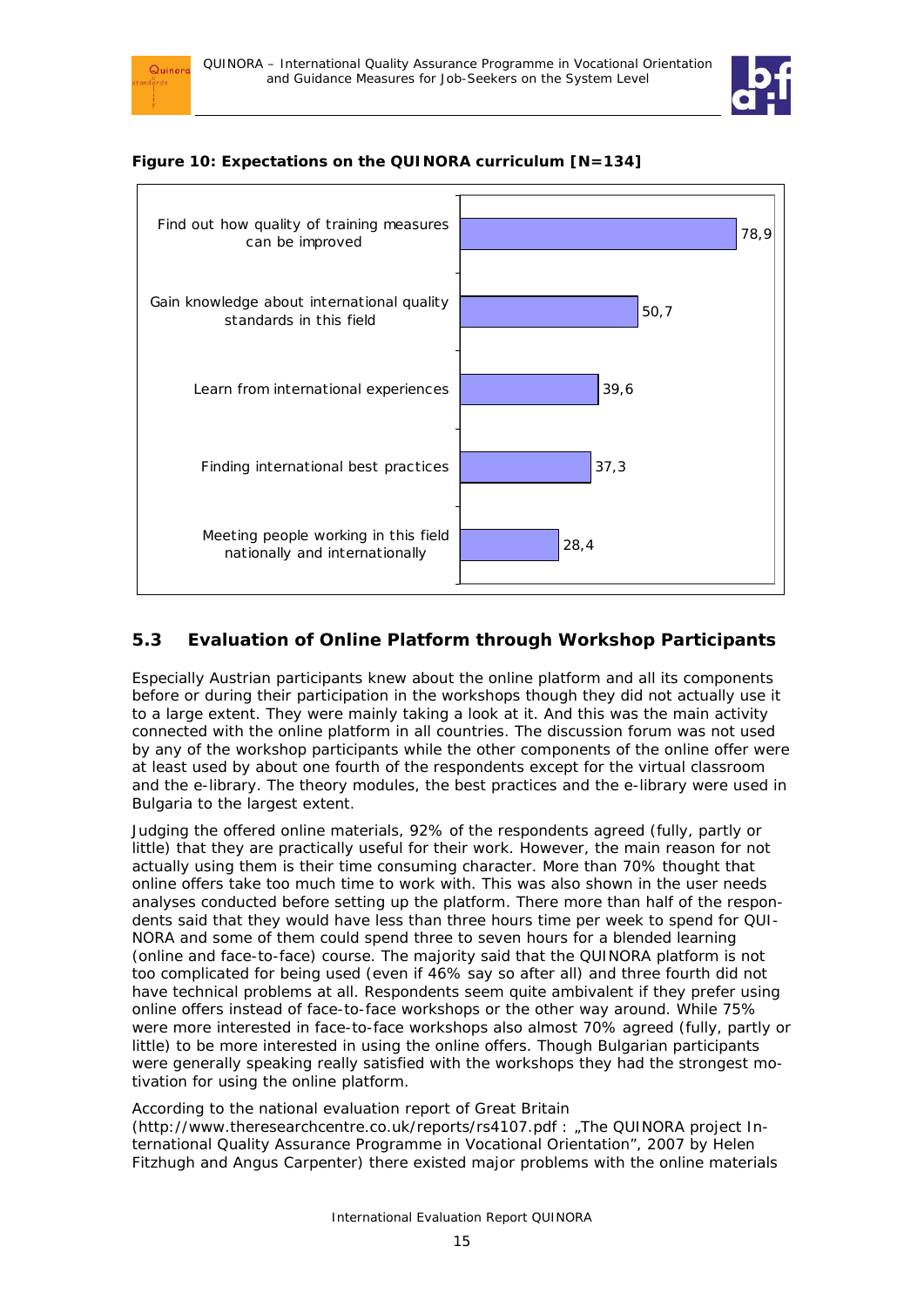$Quiner$ 



concerning the language. "As the quality of the English translation was one of the most emotive subjects at the workshops, the project team at City College Norwich contracted a consultant to conduct a comprehensive edit of the material before dissemination" (page 17). Though the translation problem was finally solved, the British partners suggested using more interactive and visual tools in the online materials for better understanding. Further on they recommended some editing on course materials and "Each 'theory content' module should be prefaced by a set of learning goals and concluded with a short summary of the subject matter which has been covered" and "The QUINORA partners should explore ways in which conclusions from the research on best practice from phase one of the project can be efficiently referenced and justified within the body of the materials" (page 17). This could not be realized in the QUINORA project any more because of time limitations.

Some **trainers used** the platform rather rarely, but eleven persons (64%) often or even very often used it. The main reason for using the platform seems to be getting elearning material and working with online (knowledge) tests. While e-learning materials and the tests were used very often by the majority of the trainers hardly any of the other features (virtual classroom and the discussion forum) were used. Most of the responding trainers (70%) did not have any technical problems, so this could not be the reason for low usage. For the features not being used so much, their complexity or technical problems are not the reason, except maybe for the virtual classroom. 70% agree little, partly or fully that the virtual classroom is too complicated. The discussion forum was mainly regarded being not useful at all (47%) whereas the virtual classroom was evaluated as quite a helpful thing, though not being actually used. All other components are evaluated as being quite useful, especially the theory modules (very useful for 70%).

Thus the interactive parts of the platform were not used very extensive, but the information tools seem to be very helpful and well accepted by trainers and participants.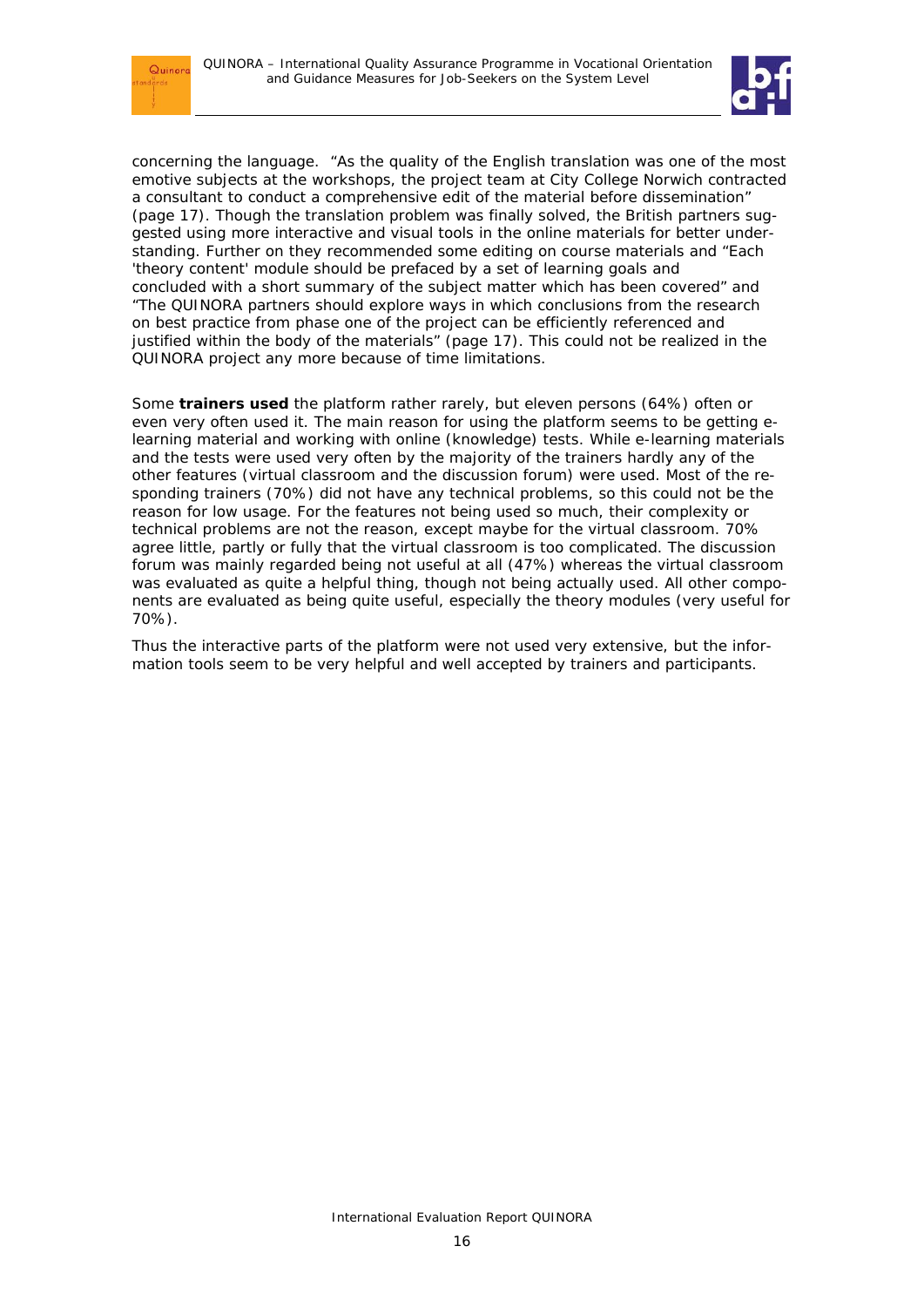



## **6 Annex:**

## **6.1 Questionnaire for Participants**

#### **Dear workshop participants,**

You have attended the first workshops of the QUINORA training. Your opinion is important to us in order to get feedback on the further development of the curriculum. Please answer the following questions as honestly as you can. Please do not reflect upon each question thoroughly, as the first answer you come up with is generally the right one!

#### **A. STATISTICS: Please give us some information about yourself. The personal data will be processed in a general statistical context, not individually.**

#### **QUINORA user questionnaire**

#### **Statistics:**

- 1) **Nationality:** O Austria O Bulgaria O Germany O Italy O Spain O Sweden O Switzerland O UK O Other **2) Gender:** O male
- O female
- **3) Age:\_\_\_**

### **4) Highest qualification degree:**

- O equivalent to obligatory school attended (8-9 years of school)
- O high school degree (Matura/Baccalaureat)
- O vocational school
- O vocational school with high school degree
- O university degree (app. Bachelor, Master, PhD)

#### **5) In what field do you have a formal qualification? [multiple answers possible]**

- O social sciences/humanities
- O VET / education, adult training
- O vocational orientation, career guidance
- O economics/trade/finances
- O administrative
- O technical
- O law/legal matters
- O Other

International Evaluation Report QUINORA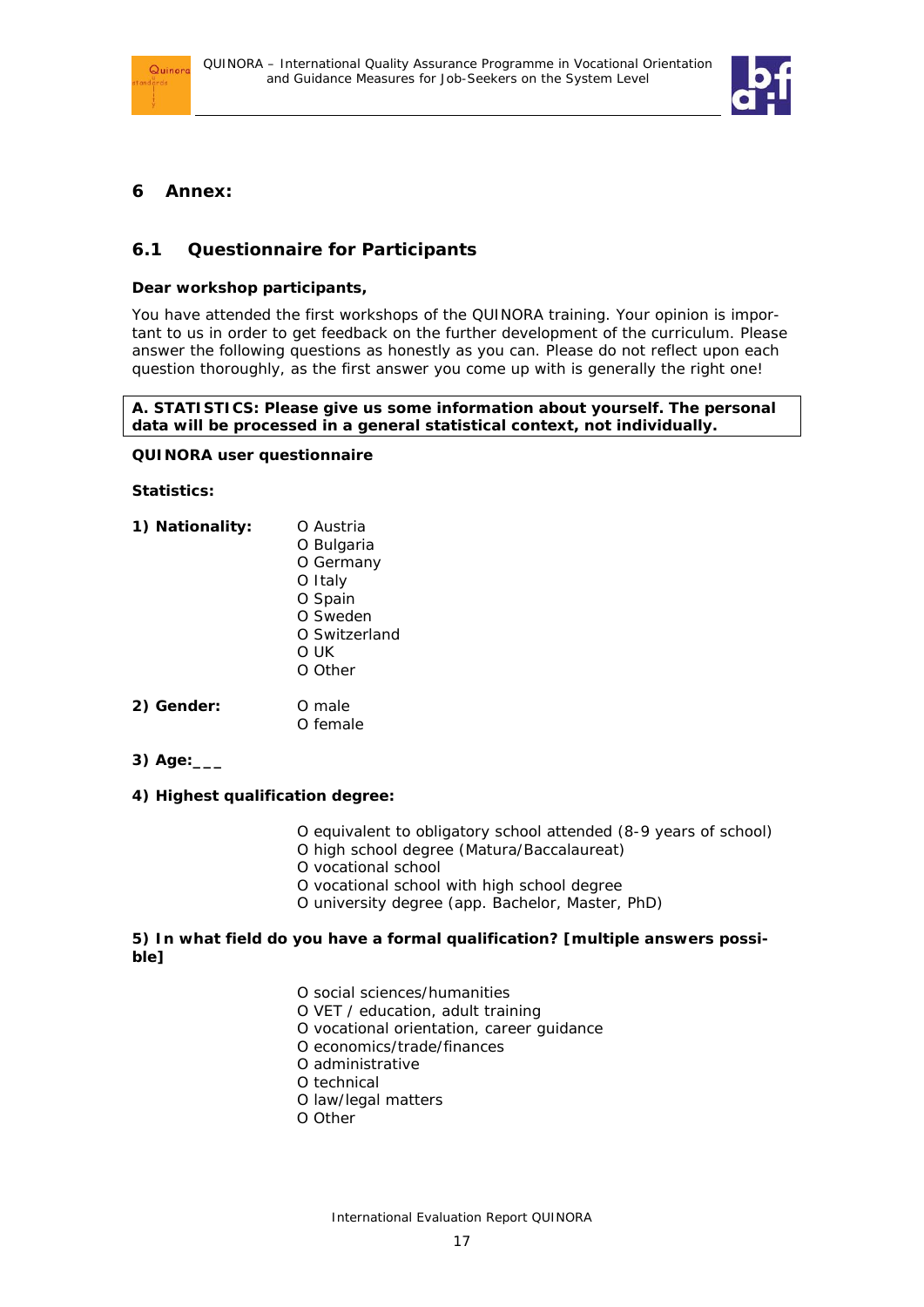



## **6) Profession:** O Trainer **O Lector/professor**

- O Counselling practitioner O Administrative staff O Teacher **O** Team or department leader O Scientist O Manager O Other
- -
	-
	-

### **7) Organisation you work for:**

- O School (for students up to 18 years)
- O University, college, tertiary education
- O Further training organisation
- O Public Employment Service/Agency
- O Federal Ministries
- O Local Education Authorities
- O Enterprise
- O Non-profit organisation / NGO
- O Chambers of Commerce/Labour
- O Free Lancer
- O Other
- **8) How many years professional experience do you have in the field of vocational orientation and career guidance?**

\_\_\_\_years \_\_\_\_\_months

**9) Have you taken part in any quality improvement activity similar to QUI-NORA?** 

O Yes O No

**10) If yes, in which field(s) was/were these quality/improvement activity/ies?**

- O Demand and needs analysis **O** Target group analysis
- O Call for tender assessment criteria O Training design
- O Training staff policy **O Trainer competences**
- O Infrastructure **O** Trainer materials
- O Quality management of the **O** Cooperation between different
- training institution example in training institution<br>
O Participants' selection on the Communication of Communication be
- O Drop-out prevention expectations and course goals
- O External evaluation C Internal evaluation<br>
O Feedback methods C Success con
- 

O Mediation between the participants'

- 
- O Success control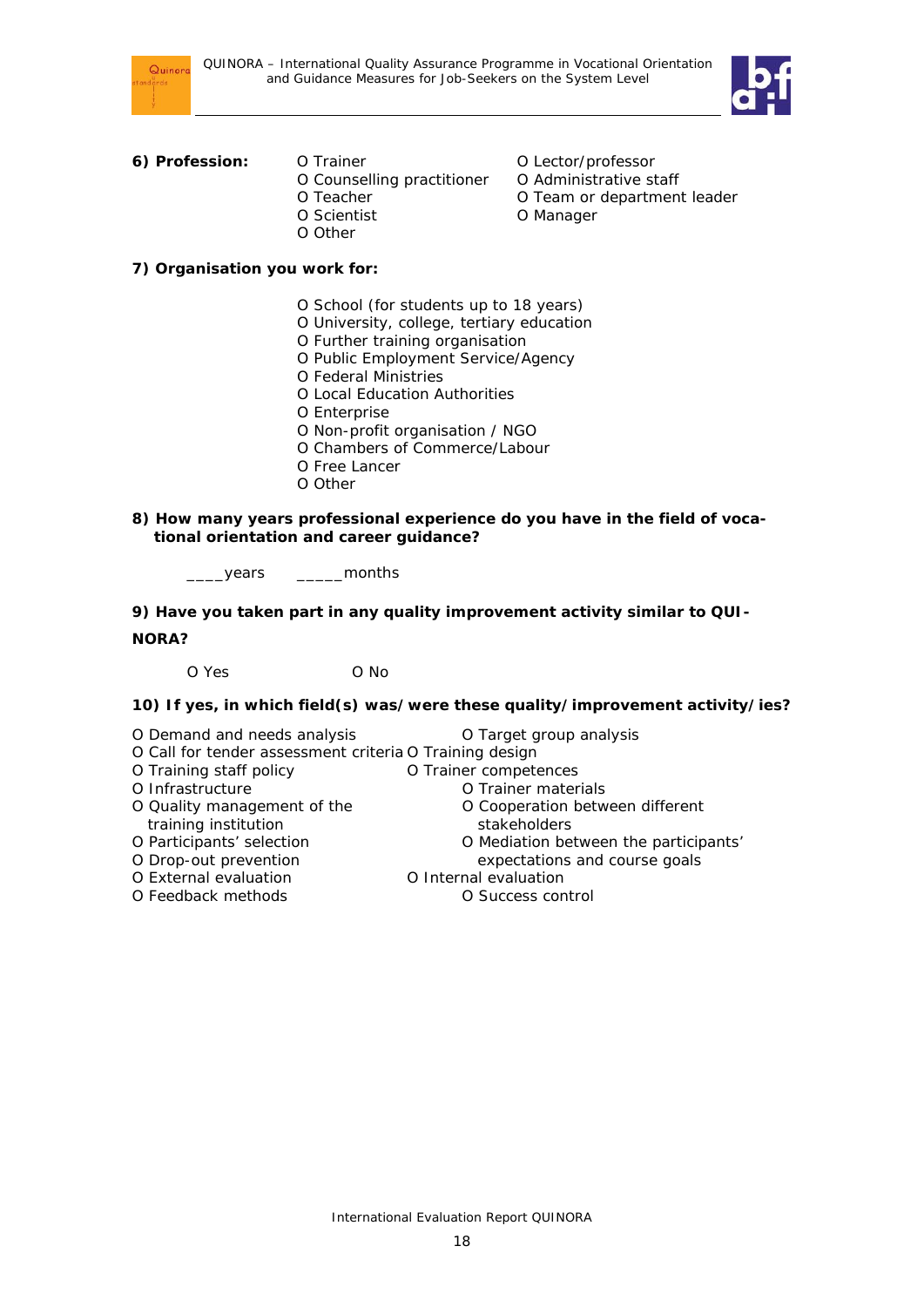



#### **11) What did you expect from this QUINORA workshop?**

- O gain knowledge of quality improvement systems in vocational orientation
	- O expand my knowledge in the field of training measures
	- O to find out how to improve the quality of vocational guidance and activation group training
	- O learning from international experiences in the field of quality assurance
- O finding international examples of best practices that can be adapted for my own work
- O getting to know other people nationally and internationally in this field
- O discussing interesting issues and exchanging views on the topic
- O other:………………………………………………………………………………………………………………

#### **12) Which were the topics of the QUINORA workshop you took part in?**

- O Demand and needs analysis
- O Call for Tender and Training design
- O Staff policy and trainers competencies
- O Materials and infrastructure
- O Quality assurance measures on the system level
- O Quality assurance measures in the course
- O Evaluation and feedback

### **B. EVALUATION OF THE WORKSHOP PROGRAMME**

#### **13) How far were your expectations fulfilled?**

| <b>STATEMENTS</b>                                                                                 | Agree<br>fully | Agree<br>partly | Agree<br>little | <b>Disagree</b><br>fully |
|---------------------------------------------------------------------------------------------------|----------------|-----------------|-----------------|--------------------------|
| I gained knowledge of quality improve-<br>ment in vocational orientation group<br>coaching.       | ∩              | O               | ∩               |                          |
| I could expand my knowledge in the field<br>of training measures.                                 | $\Omega$       | $\Omega$        | O               | ∩                        |
| I found out how to improve the quality of<br>vocational guidance and activation group<br>training | $\Omega$       | O               | Ω               | ∩                        |
| I learned from international experiences<br>in the field of quality assurance                     | ∩              | ∩               | Ω               | ∩                        |
| I found international examples of best<br>practices that can be adapted for my own<br>work        | $\Omega$       | $\Omega$        | ∩               | ∩                        |
| I got to know other people nationally and<br>internationally in this field.                       | ∩              | ∩               | ∩               | ∩                        |
| I discussed interesting issues and ex-<br>changed views on the topic with others.                 | $\Omega$       | ∩               | O               | ∩                        |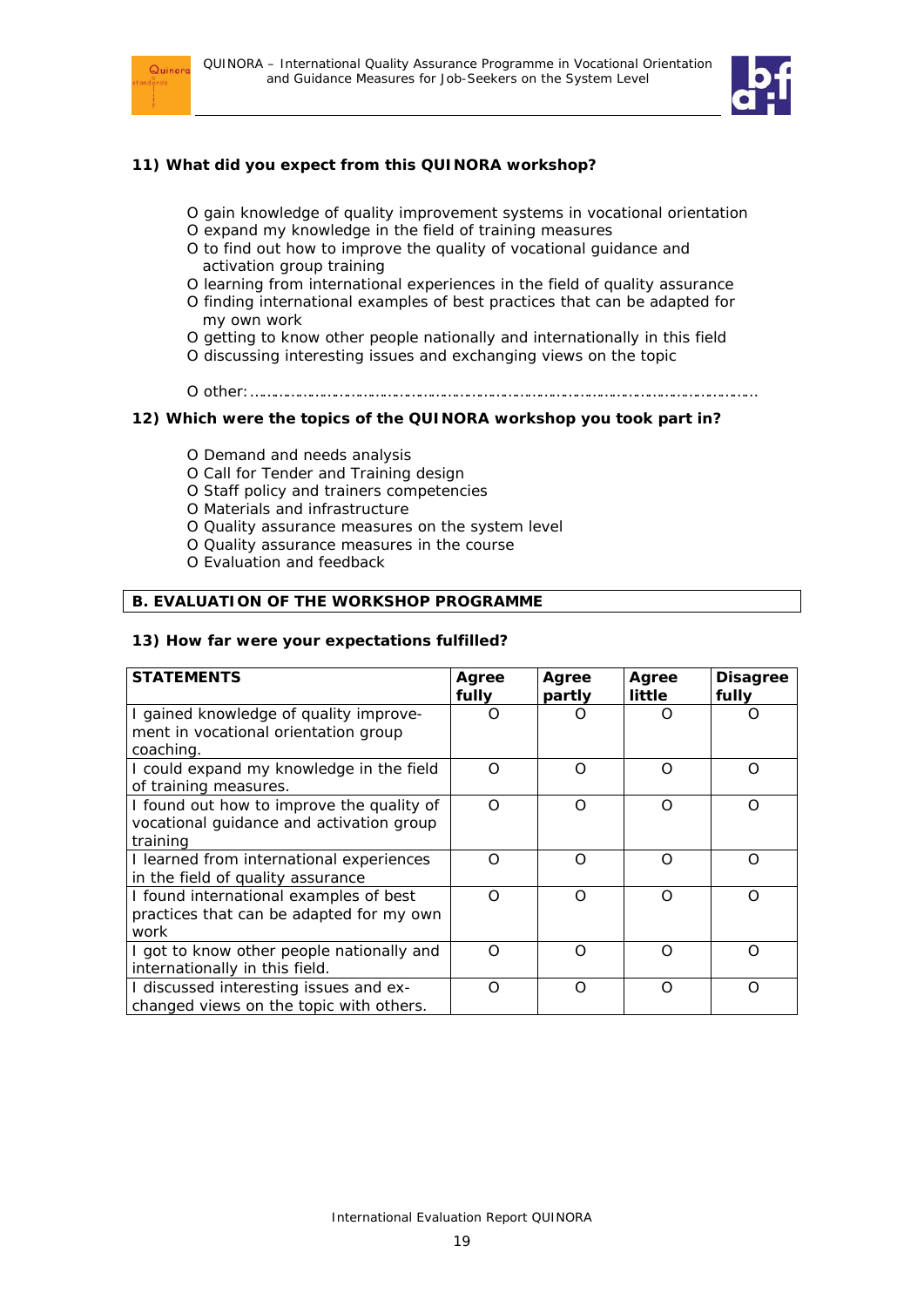



## **14) How do you judge the face-to-face workshop you took part within the last two days?**

| <b>STATEMENTS</b>                                       | Agree<br>fully | Agree<br>partly | Agree<br>little | <b>Disagree</b><br>fully |
|---------------------------------------------------------|----------------|-----------------|-----------------|--------------------------|
| I felt motivated to take part in the                    |                |                 |                 |                          |
| course.                                                 |                |                 |                 |                          |
| The workshop was well structured and                    |                | O               |                 |                          |
| followed a good teaching method'.                       |                |                 |                 |                          |
| The materials were useful.                              | ∩              | ∩               | ∩               | ∩                        |
| The face-to-face workshop was too long<br>in duration.  |                | ∩               |                 |                          |
| The face-to-face workshop was too short<br>in duration. | ∩              | ∩               |                 |                          |
| The infrastructure used in the course was<br>adequate.  |                | ∩               | ∩               | ∩                        |

#### **15) How do you evaluate the overall trainer's performance?**

| <b>STATEMENTS</b>                                                                   | Agree<br>fully | Agree<br>partly | Agree<br>little | <b>Disagree</b><br>fully |
|-------------------------------------------------------------------------------------|----------------|-----------------|-----------------|--------------------------|
| The trainer motivated the group effi-<br>ciently.                                   |                |                 |                 |                          |
| The trainer explained the course contents<br>understandable.                        |                | ∩               |                 |                          |
| The methods used by the trainer in the<br>course fulfilled the goals of the course. |                | ∩               |                 |                          |
| The trainer reacted adequately on the<br>needs of the participants.                 |                | ∩               |                 |                          |

### **16) What were your experiences with the online tools?**

| E-Learning<br>Tool | I knew about them be-<br>fore or during the | I took a look at the<br>tool. | I actually used it. |
|--------------------|---------------------------------------------|-------------------------------|---------------------|
|                    | course.                                     |                               |                     |
| <b>Theory</b>      |                                             |                               |                     |
| modules            | O                                           |                               |                     |
| Best prac-         | Ω                                           |                               |                     |
| tices              |                                             |                               |                     |
| <b>Virtual</b>     | Ω                                           |                               |                     |
| Classroom          |                                             |                               |                     |
| <b>Discussion</b>  | ∩                                           | ∩                             |                     |
| forum              |                                             |                               |                     |
| E-library          |                                             |                               |                     |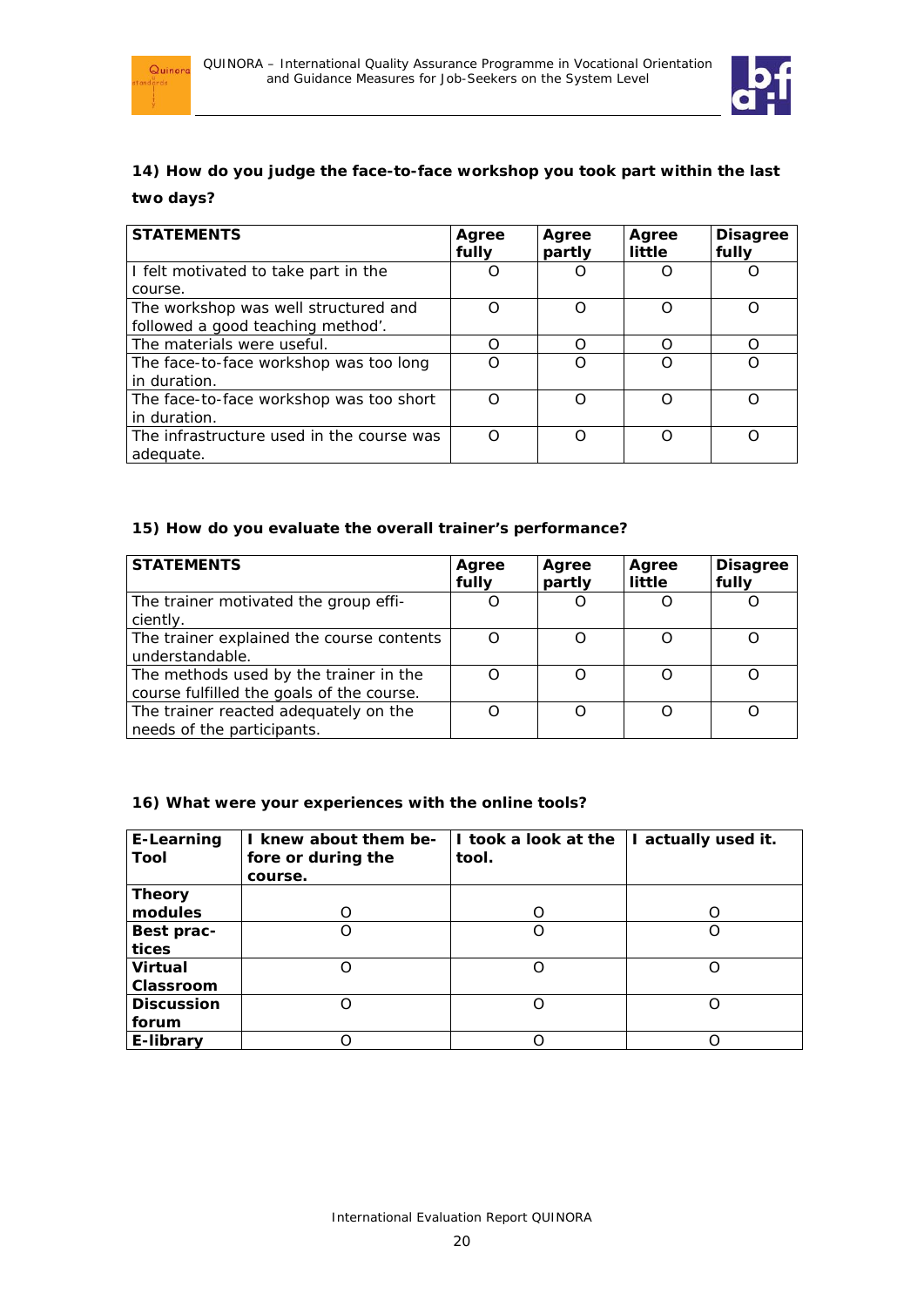



### **17) How do you judge the online materials/offer?**

| <b>STATEMENTS</b>                                                                   | Agree<br>fully | Agree<br>partly  | Agree<br>little | <b>Disagree</b><br>fully |
|-------------------------------------------------------------------------------------|----------------|------------------|-----------------|--------------------------|
| The online offers are too time-consuming                                            | ∩              | $\left( \right)$ | ( )             |                          |
| for me.                                                                             |                |                  |                 |                          |
| The online offers are too complicated to                                            | ∩              | ∩                | Ω               |                          |
| be used by me.                                                                      |                |                  |                 |                          |
| I had technical problems when using the                                             | ∩              | Ω                | ∩               |                          |
| online materials.                                                                   |                |                  |                 |                          |
| I am more interested in taking part in the<br>face-to-face workshops than using the | ∩              | ∩                | ∩               |                          |
| online offers.                                                                      |                |                  |                 |                          |
| I am more interested in using the online                                            |                |                  |                 |                          |
| offers than taking part in the face-to-face                                         | ∩              | ∩                | 0               |                          |
| workshops.                                                                          |                |                  |                 |                          |
| I find the online materials offered are                                             |                |                  |                 |                          |
| practically usable for my work.                                                     |                |                  |                 |                          |

**The QUINORA partnership thanks you for your co-operation! The evaluation report may be downloaded until July 31, 2007 from the official QUI-NORA website: www.quinora.com.**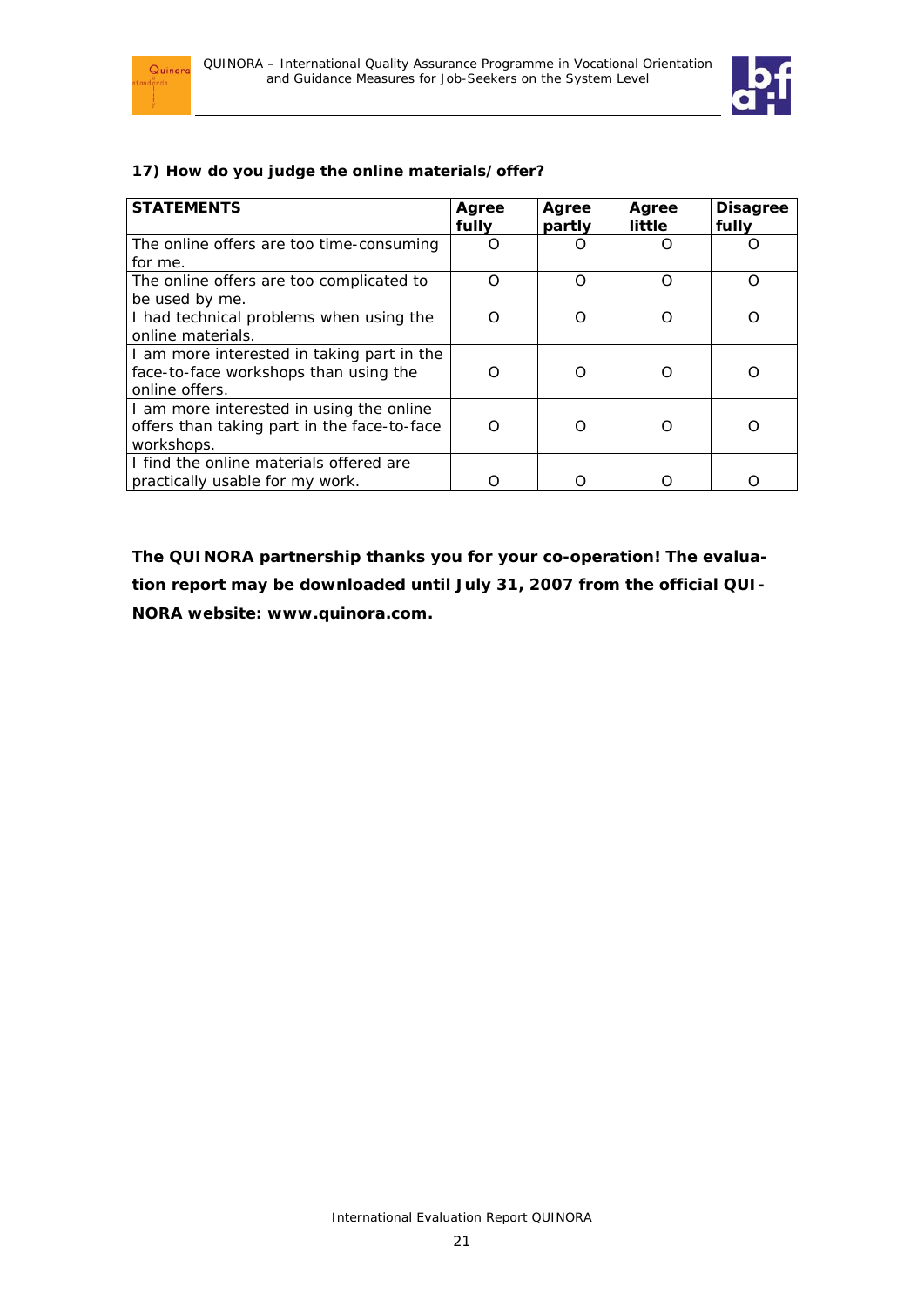



## **6.2 Questionnaire for Trainers**

### **Dear workshop trainers, dear online tutors!**

You have worked as a trainer/on-line tutor for the QUINORA workshops. Your opinion is important to us in order to get feedback on the further development of the curriculum. Please answer the following questions as honestly as you can. Please do not reflect upon each question thoroughly, as the first answer you come up with is generally the right one!

| 1) Nationality: | O Austria     |
|-----------------|---------------|
|                 | O Bulgaria    |
|                 | O Germany     |
|                 | O Italy       |
|                 | O Spain       |
|                 | O Sweden      |
|                 | O Switzerland |
|                 | O UK          |
|                 | O Other       |
|                 |               |

### **2) What was your main role in the QUINORA Workshops?**

Trainer of face-to-face workshops O Online tutor O

Both O

### **3) How do you evaluate the design of the QUINORA curriculum?**

| <b>STATEMENTS</b>                                                                                                        | Agree<br>fully | Agree<br>partly | Agree<br>little | <b>Disagree</b><br>fully |
|--------------------------------------------------------------------------------------------------------------------------|----------------|-----------------|-----------------|--------------------------|
| The blended learning design (face-to-face)<br>and e-learning) is adequate for fulfilling<br>the goals of the curriculum. |                |                 |                 |                          |
| The trainer guideline was supportive for<br>delivering the training.                                                     |                |                 |                 |                          |
| The online platform was supportive for<br>delivering the face-to-face-training.                                          |                |                 |                 |                          |

### **4) How often did you use the technical platform offers?**

| <b>STATEMENTS</b>                | <b>Very</b><br>often | Quite<br>often | Rarely | Not at<br>all |
|----------------------------------|----------------------|----------------|--------|---------------|
| I used the online platform       |                      |                |        |               |
| I used the virtual classroom.    |                      |                |        |               |
| I used the knowledge tests.      |                      |                |        |               |
| I used the discussion forum.     |                      |                |        |               |
| I used the e-learning materials. |                      |                |        |               |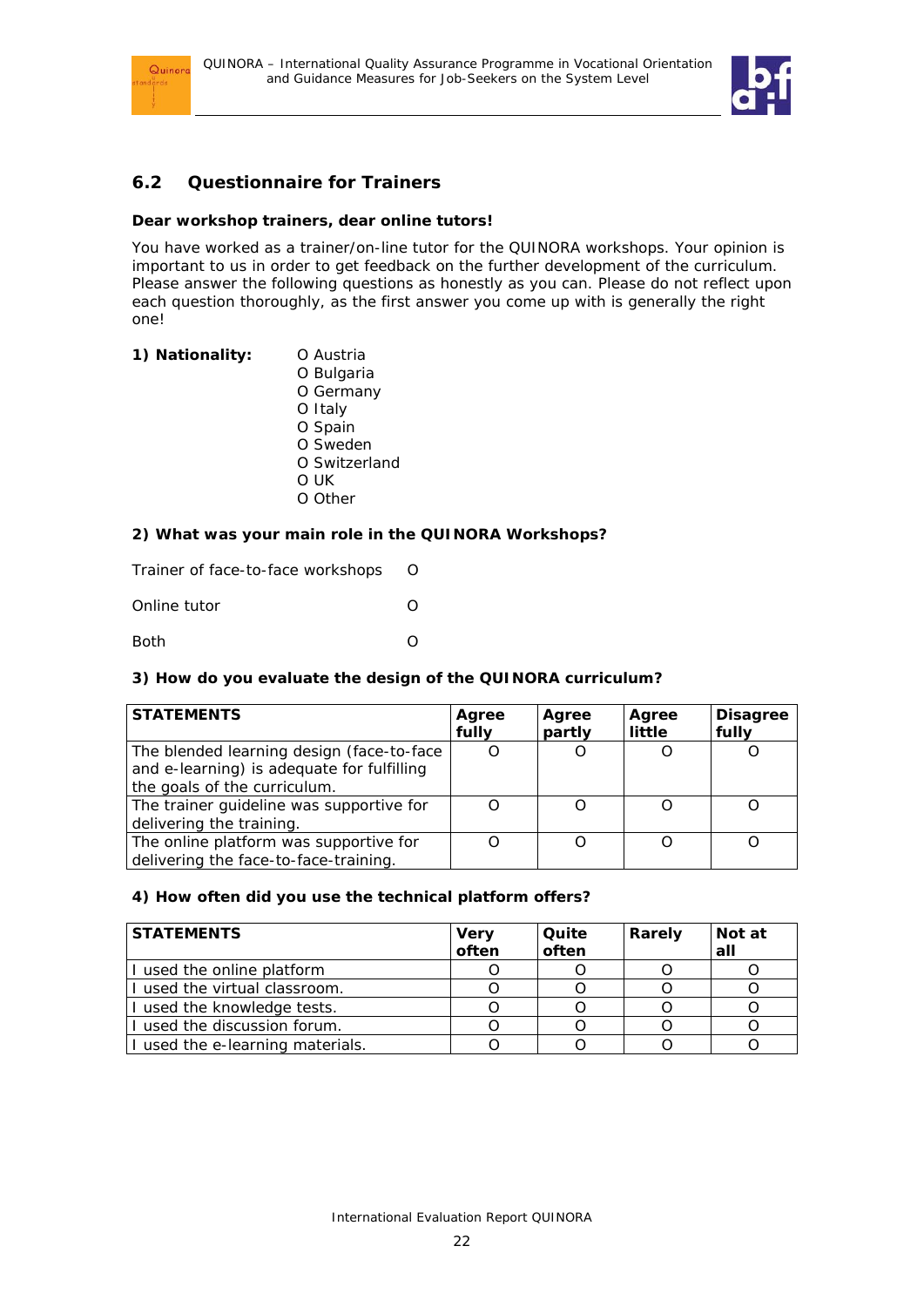



### **5) How do you evaluate the technical functionality and user-friendliness of the platform?**

| <b>STATEMENTS</b>                                             | Agree<br>fully | Agree<br>partly | Agree<br>little | <b>Disagree</b><br>fully |
|---------------------------------------------------------------|----------------|-----------------|-----------------|--------------------------|
| I had technical problems with the online<br>platform.         |                |                 |                 |                          |
| Using the virtual classroom was too com-<br>plicated for me.  | ∩              | Ω               |                 |                          |
| Using the knowledge tests was too com-<br>plicated for me.    |                | ∩               | O               |                          |
| Using the discussion forum was too com-<br>plicated for me.   |                | Ω               | Ω               |                          |
| Using the e-learning materials was too<br>complicated for me. |                | ∩               | ∩               | ∩                        |

### **6) How useful did you find the following online tools?**

| <b>TOOL</b>       | <b>Very</b><br>useful | Quite<br>useful | Little<br>useful | Not at<br>all use-<br>ful |
|-------------------|-----------------------|-----------------|------------------|---------------------------|
| discussion forum  |                       |                 |                  |                           |
| virtual classroom |                       |                 |                  |                           |
| e-library         |                       |                 |                  |                           |
| theory modules    |                       |                 |                  |                           |
| knowledge tests   |                       |                 |                  |                           |
| best practices    |                       |                 |                  |                           |

### **7) Have the goals of the QUINORA curriculum been met?**

Totally met O quite met O little met O not at all met O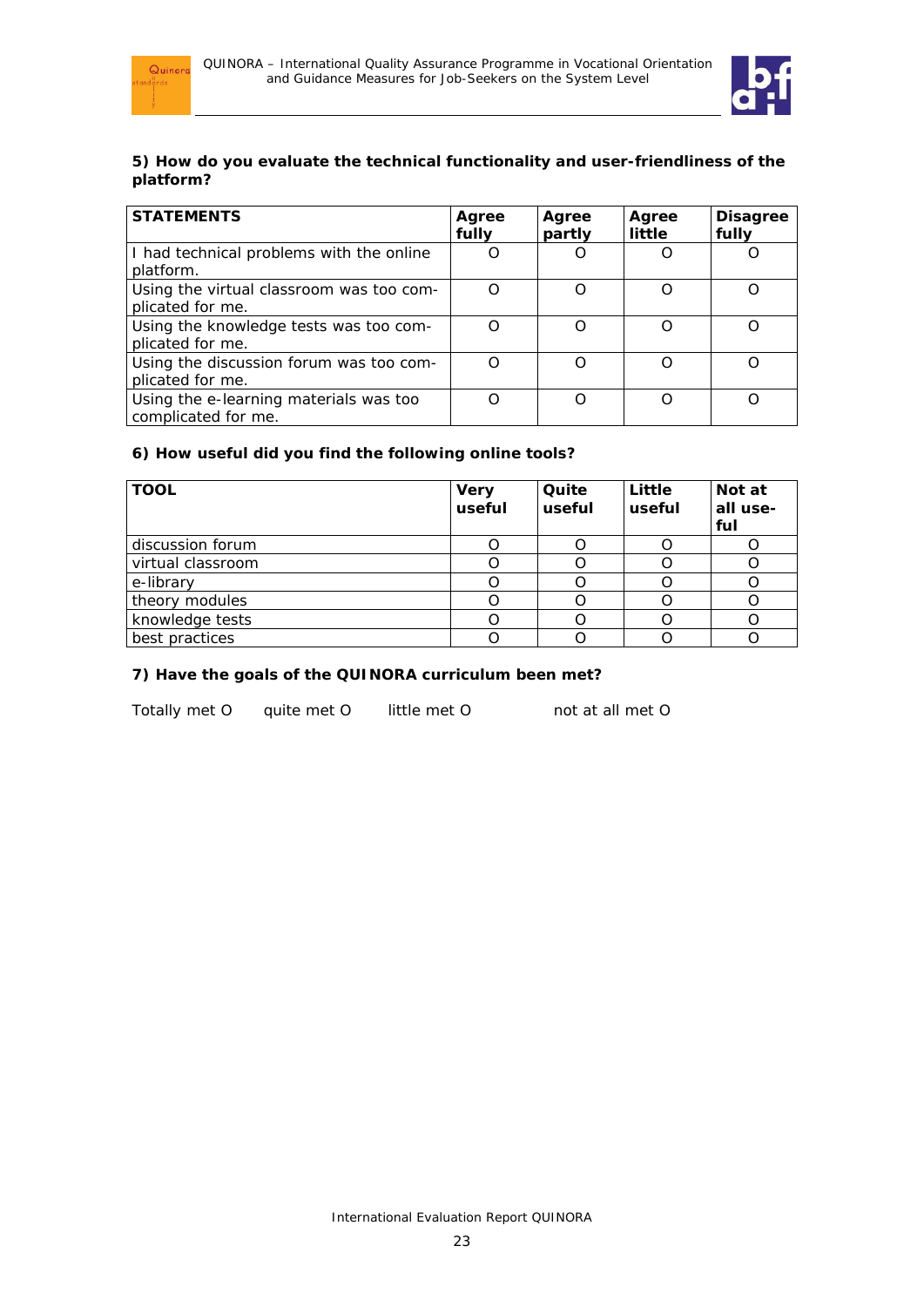



## **6.3 Online Questionnaire**

**Statistics:** 

| 1) Nationality:               | O Austria<br>O Bulgaria<br>O Germany<br>O Great Britain<br>O Italy<br>O Spain<br>O Sweden<br>O Switzerland                                                                                                                                      |  |  |  |  |  |
|-------------------------------|-------------------------------------------------------------------------------------------------------------------------------------------------------------------------------------------------------------------------------------------------|--|--|--|--|--|
| 2) Gender:                    | O male<br>O female                                                                                                                                                                                                                              |  |  |  |  |  |
| 3) Age:                       |                                                                                                                                                                                                                                                 |  |  |  |  |  |
|                               | 4) Highest qualification degree: O obligatory school degree<br>O vocational school degree / apprenticeship<br>O high school degree (Baccalaureat)<br>O vocational school with high school degree<br>O university degree (Bachelor, Master, PhD) |  |  |  |  |  |
|                               | 5) In what field did you obtain a qualificational degree?                                                                                                                                                                                       |  |  |  |  |  |
|                               | O social sciences/humanities<br>O administration<br>O economics/trade<br>O technical/handicraft                                                                                                                                                 |  |  |  |  |  |
| 4) Profession:                | O Group trainer<br>O Career counsellor<br>O Teacher<br>O Scientist<br>O Lectorer/professor<br>O Administrative staff<br>O Case manager<br>O Student / Trainee<br>O Other                                                                        |  |  |  |  |  |
| 5) Organisation you work for: | O School<br>O University or college<br>O Further training organisation<br>O Public administration<br>O Enterprise<br>O Non-profit organisation / NGO<br>O Public Employment Service<br>O Other Employment Agency                                |  |  |  |  |  |

 $O$  Other  $\_\_$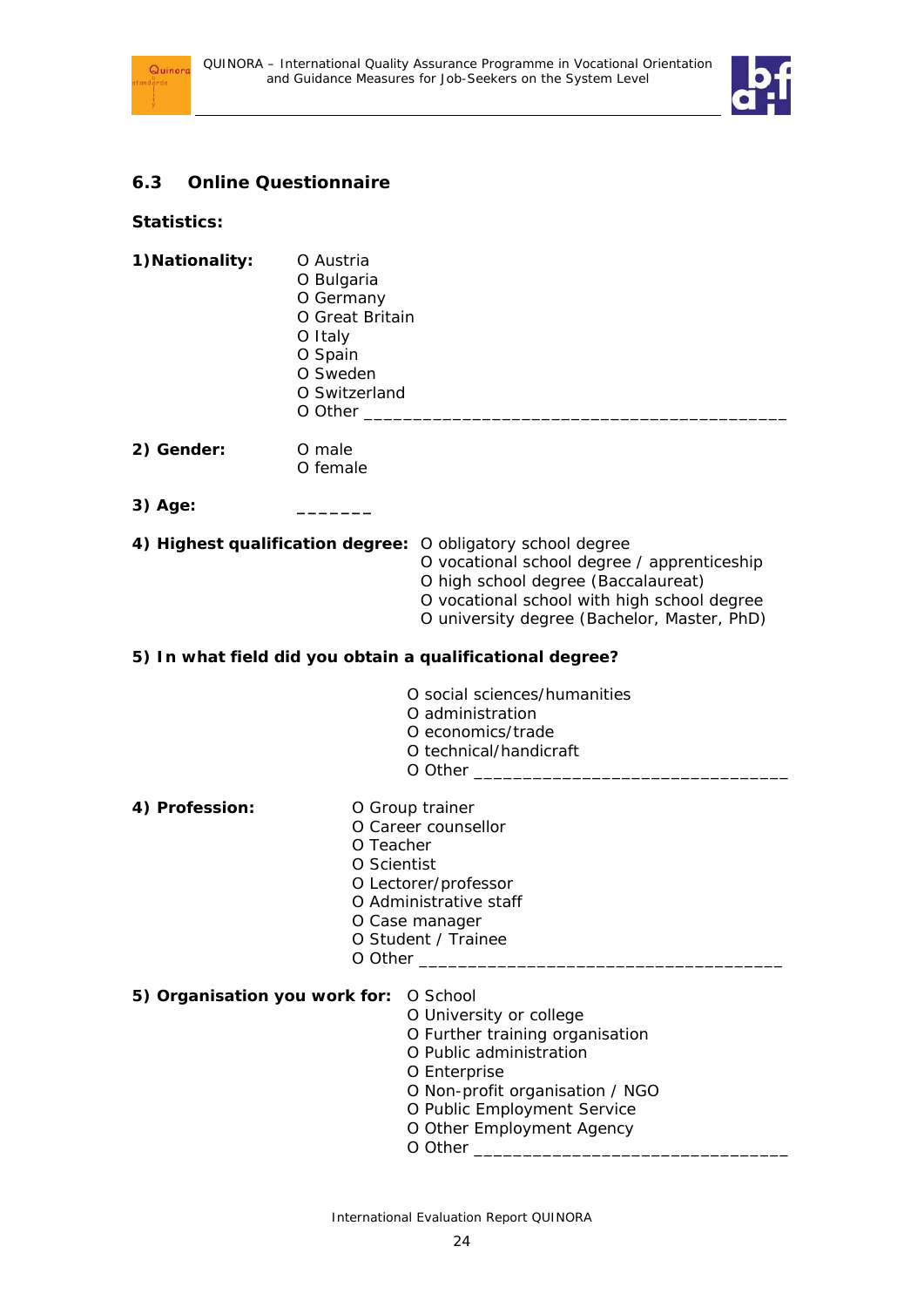



### **6) How many years did you have professional experience in the field of vocational orientation and guidance?**

\_\_\_\_years \_\_\_\_\_months

**7) Have you taken part in any quality improvement activities in the past five years related to your professional work?** 

O Yes O No

### **8) What do you expect from the QUINORA curriculum?**

- O finding out how to improve the quality of vocational guidance and activation group training
- O learning from international experiences in the field of quality assurance in this field
- O finding international examples of best practices
- O getting to know other people nationally and internationally in this field
- O seeking overview about European quality standards in this field of activity

### **Thank you very much for taking time to answer our questions! By doing that you help to improve our programme!**